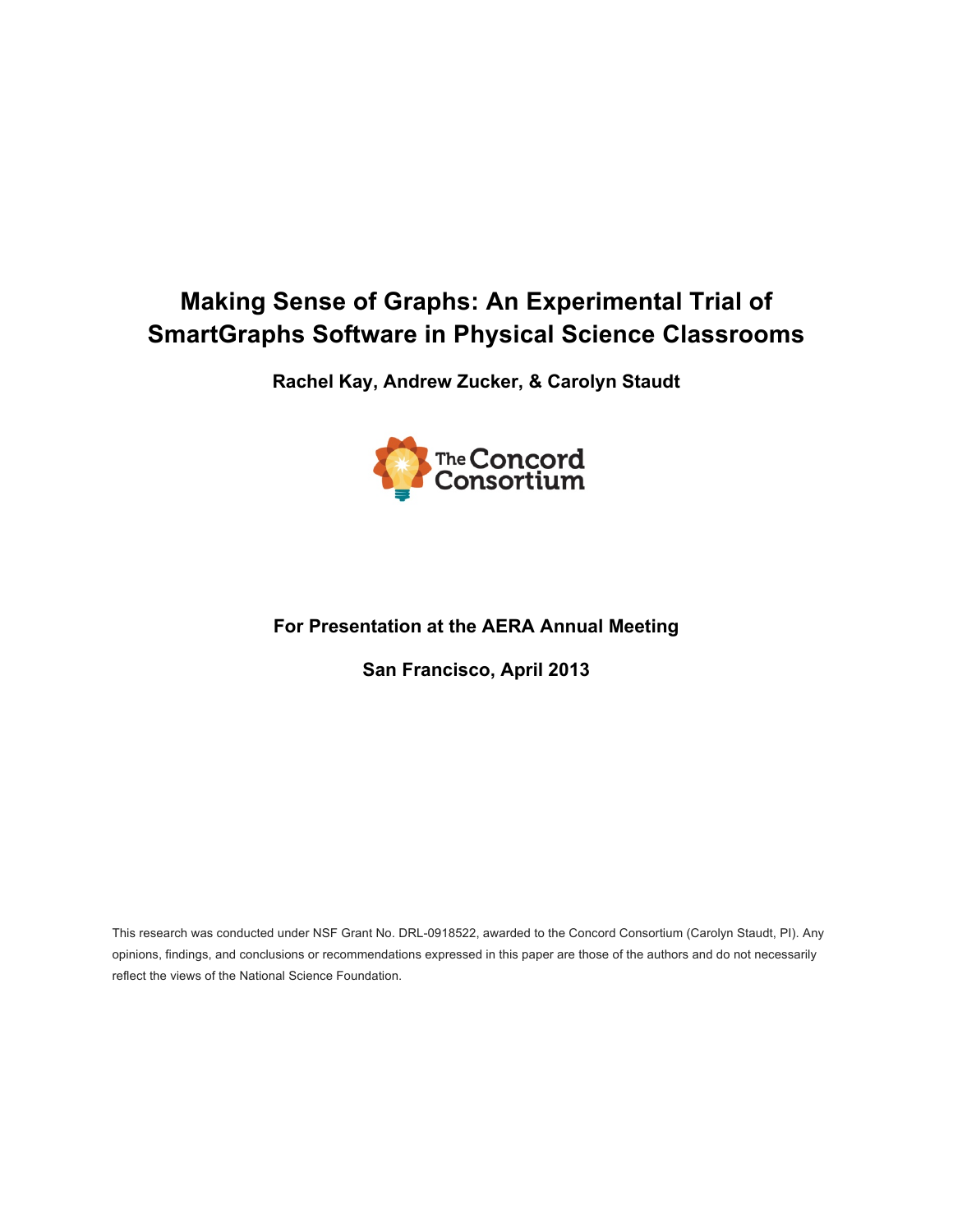### **The Problem**

In recent decades "graphs and other mathematical representations have come to play an increasingly important role in mathematical activities in schools" (Monk, 2003). Graphs are commonly used in science, mathematics and social science classrooms to convey important concepts. Literate adults are also expected to understand and use graphical representations of data (Murray et al., 1997). Yet in spite of the central role of graphs, students at all ages demonstrate difficulties interpreting graphs (Woolnough, 2000; Zee & McDermott, 1987). As is the case with learning to read or to write, students need to repeatedly explore, create, manipulate, and explain graphs in order to learn how to use them well (Monk, 2003).

#### **SmartGraphs Software**

With the clear need to help students better understand graphs and the concepts represented in graphs (such as slope, velocity, half-life, and global warming), the Concord Consortium developed SmartGraphs under a National Science Foundation grant (DRL-0918522). SmartGraphs activities allow students to interact with graphs, for example by clicking on a point in a graph to answer a question. Visualizations (including animations connected to graphs, and colored highlights on graphs), multiple representations of concepts (such as a table linked to a graph), and other instructional approaches are used that have been demonstrated to show promise in science education (Rangel & Linn, 2007). The features of SmartGraphs can be adapted to create activities across multiple science disciplines.

SmartGraphs software allows authors to create multi-page lessons or activities that run directly in a Web browser, without any special installations or downloads. The software is programmed using HTML5 (Javascript). One exception is that some activities make use of motion sensors connected to the computer, and in those cases an invisible Java applet is used, which requires that Java be installed on the student's computer. Otherwise, SmartGraphs activities do not use Java, Flash or any other plug-in or software besides a modern web browser. This helps assure that these activities are usable in any school with an Internet connection.

#### **The Theory of SmartGraphs**

The design of SmartGraphs relies on multiple instructional techniques known to help students learn. As stated previously, SmartGraphs software provides students with multiple ways of looking at data or information. This can be through words, graphs, animations, or tables. When using sensors, the connection is also made through physical motion of an object in front of the sensor. Many prior studies have investigated how multiple representations can be useful for student learning (e.g. Ainsworth, 2008).

Another important feature of SmartGraphs is the incorporation of scaffolding within lessons. The scaffolding includes targeted hints that can respond to specific student answers. The scaffolding effectively creates lessons customized to the needs of the students, because only students who need help see scaffolding on any given page. The scaffolding can be in the form of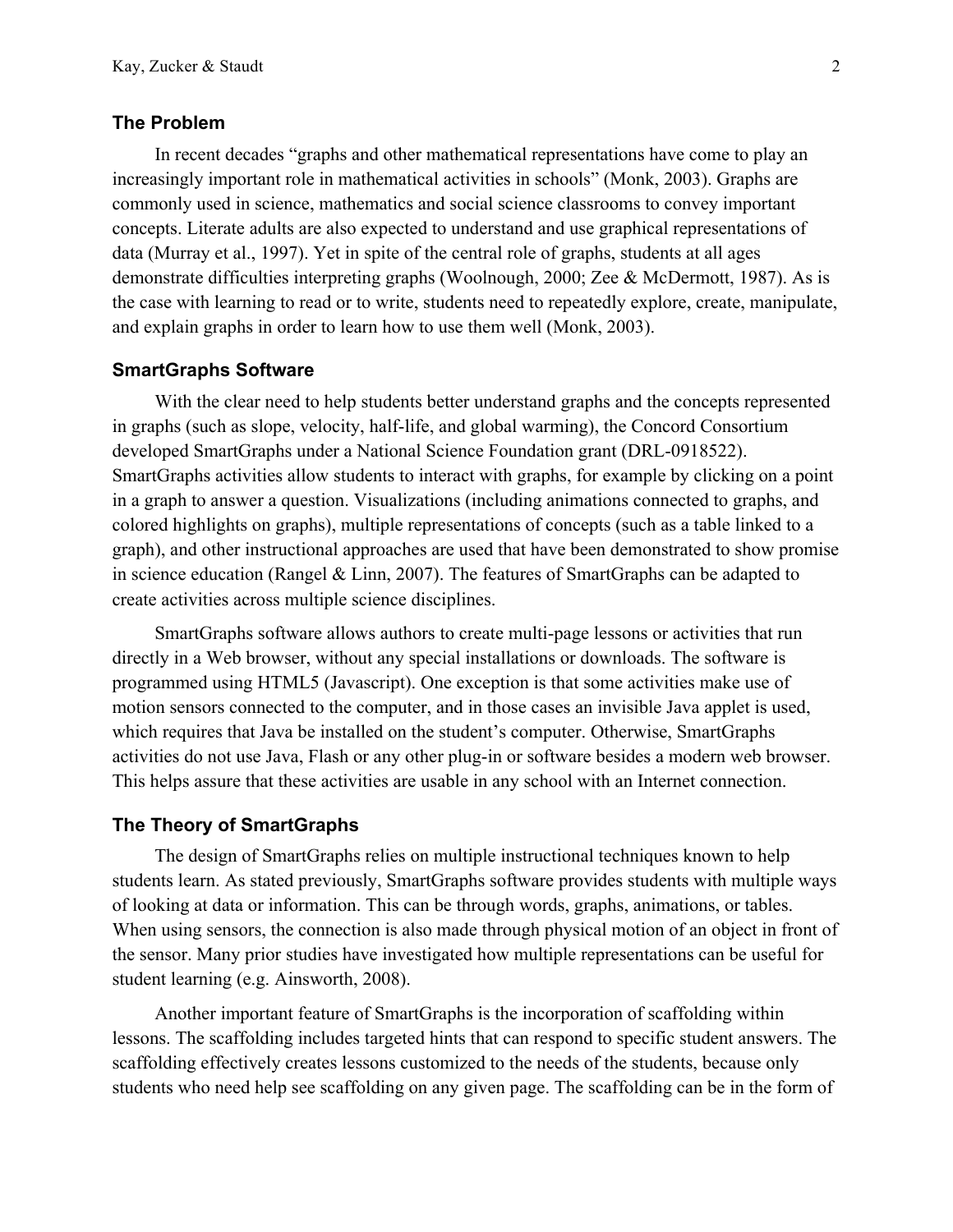written hints, equations, or visual markers on the graph or table. De Jong (2006) found that this type of guided inquiry is effective in promoting student learning, specifically stating, "The most effective learning results are found with tools that structure the learning process." Scaffolding specifically can be important when using technology. "Overall, the literature indicates that scaffolding is critical for students' ability to regulate their learning and can therefore enhance the learning of complex topics while using hypermedia" (Azvedo et al, 2004, p 348).

Additionally, students are more likely to achieve solid understanding of a topic through practice and reinforcement. The concepts taught in the SmartGraphs activities can be presented in multiple ways throughout an activity. Also, by creating multiple activities designed with overlapping content, students will see the content more than once and be able to apply their previous knowledge. For example, our research relied on four activities related to the motion of objects and a fifth related to acceleration due to gravity. These lessons began with position-time graphs, using them to understand position, direction, and velocity. From there, activities moved on to more difficult velocity-time graphs, matching them with position-time graphs. Lastly, activities related velocity to acceleration.

### **Research Study**

This two-year study began in August 2011. Teacher volunteers were recruited from Pennsylvania, a state selected because of the common availability of laptops throughout the state as a result of the state's large-scale Classrooms for the Future program (CFF). All of the research teachers were teaching  $8<sup>th</sup>$  or  $9<sup>th</sup>$  grade physical science using one of four common physical science textbooks. Tens of thousands of Pennsylvania students in these grades complete the physical science course every year.

#### **A Description of the SmartGraphs "Treatment"**

Four SmartGraphs activities were developed focusing on the motion of objects. These activities were designed to supplement normal textbook-based instruction during the fall semester, when students are taught about the motion of objects. Motion was selected because it is an important topic covered in all physical science curricula and because learning the topic depends on graphs. Studying the motion of objects also allows for incorporation of a motion sensor. An additional SmartGraphs activity about acceleration due to gravity, a topic that usually follows motion topics, was developed as well, and made available during the fall of 2011. The five activities (all available online at http://smartgraphs.org) are as follows:

- 1. **Maria's Run**: Shows that the motion of an object can be described by its position, direction of motion, and speed. (A motion sensor is used in this activity.)
- 2. **Motion Toward and Away**: Explores **different** ways of describing motion on a graph. (A motion sensor is used in this activity.)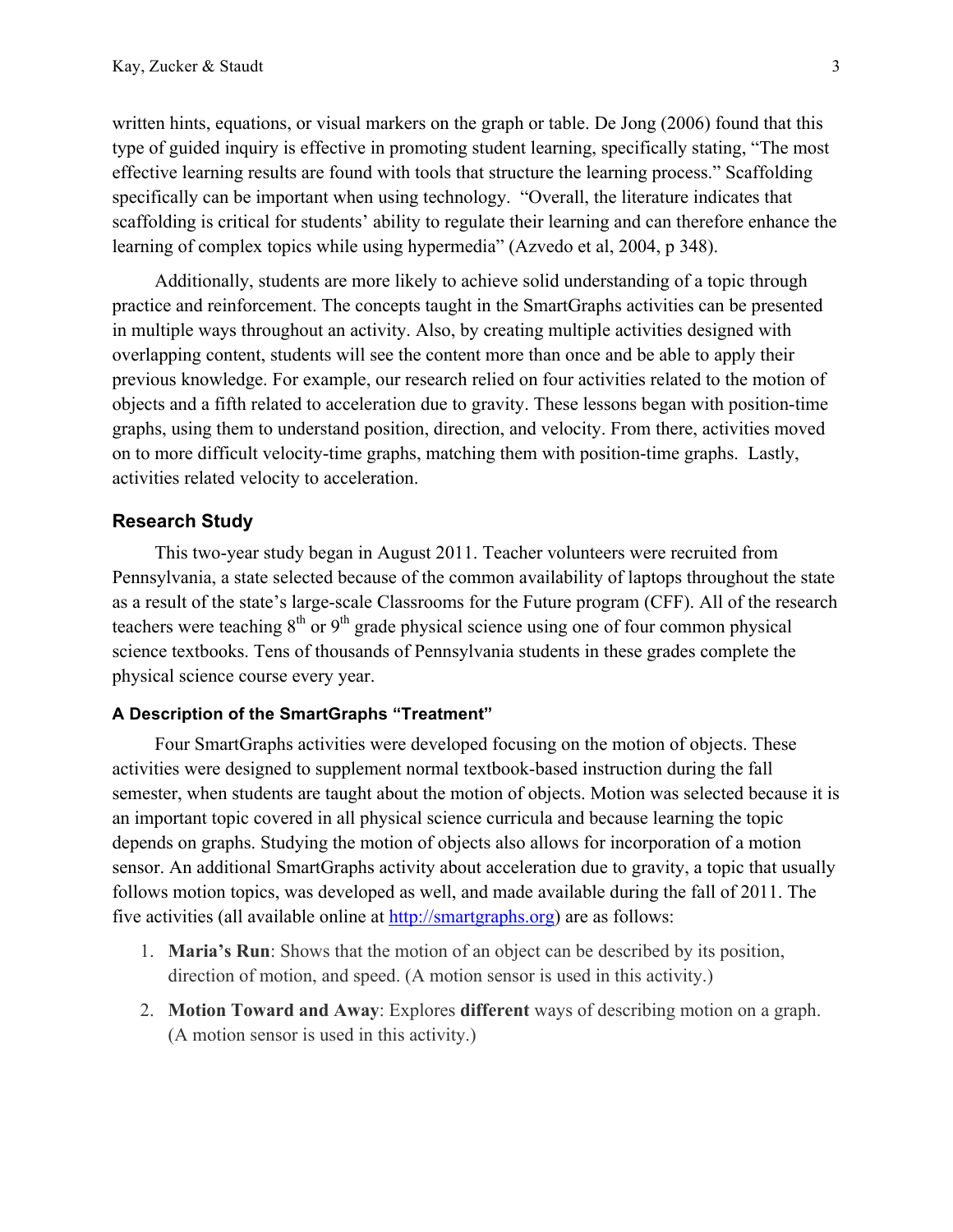- 3. **How Fast Am I Moving?** Uses the **position** of an object at several times to determine the direction and velocity traveled during different time intervals. (A motion sensor is used in this activity.)
- 4. **Describing Velocity**: Connects the motion of an object to the corresponding positiontime and velocity-time graphs to determine the velocity during different intervals.
- 5. **Was Galileo Right?** Explores the **effects** of gravity on light and heavy objects during free fall.

According to data collected from teachers who participated in the research during the fall of 2012, on average they spent a month teaching the unit about the motion of objects and acceleration due to gravity. In almost all cases, teachers and students used one class period or less per SmartGraphs activity. Thus, the use of SmartGraphs accounted for a distinct minority of instructional time.

To provide an idea of what students were asked to do, Figure 1 shows one page of the activity called Describing Velocity. On this page students can start and stop an animated car moving along a straight path, whose motion is simultaneously revealed on a graph next to the animation. Students are also asked to label portions of that motion graph corresponding to the car staying still, moving slowly, or moving quickly.



*Figure 1.* Page 3 of Describing Velocity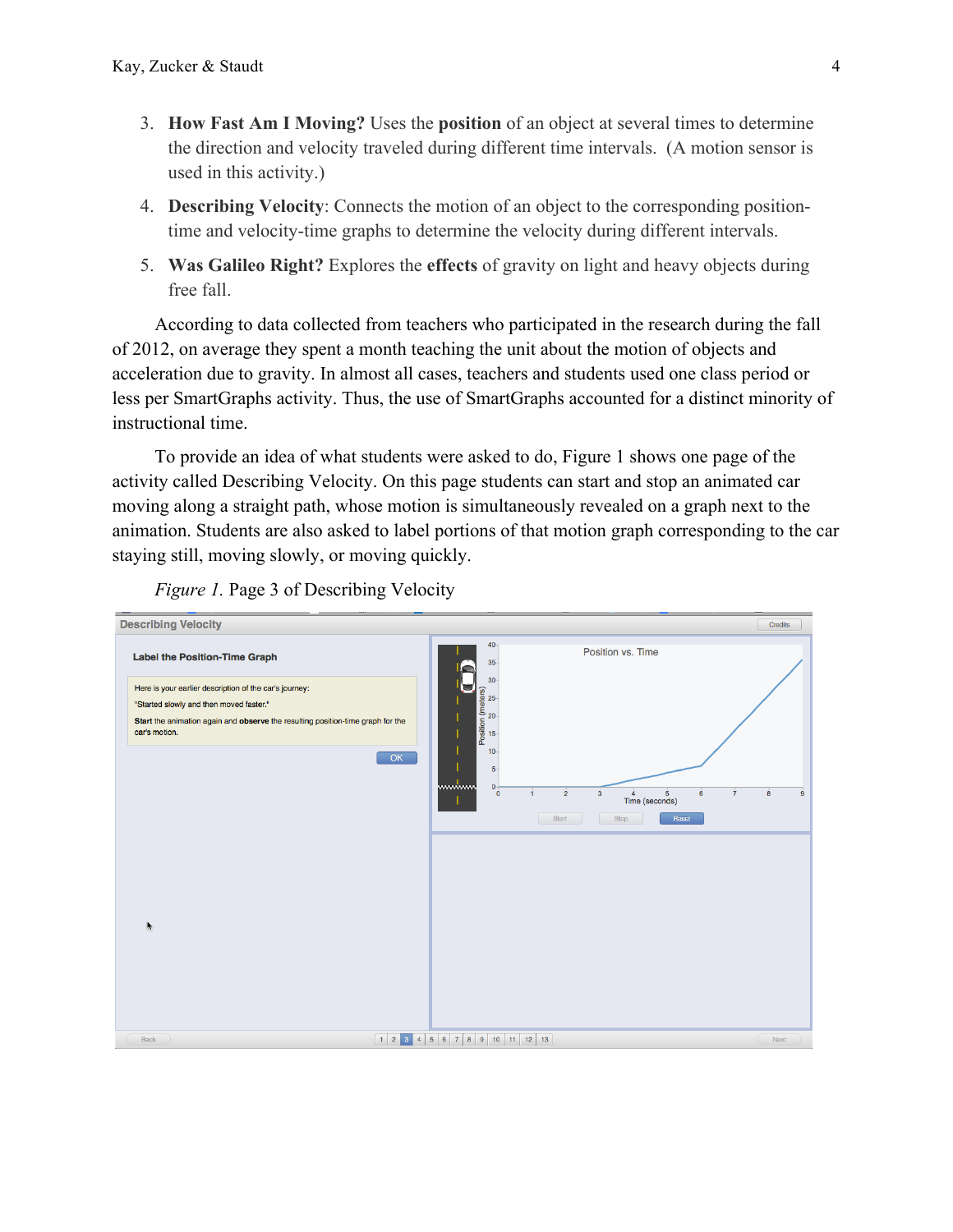#### **Year 1 Research**

For the first part of this study (Fall 2011), 35 teachers were randomly assigned to experimental and control conditions. The experimental teachers used four SmartGraphs activities in addition to their usual curriculum, while the control teachers used their usual curriculum alone. All teachers received two days of professional development during August 2011. For the experimental teachers, this time focused on using SmartGraphs. The control teachers were given professional development about activities related to heat and temperature. Teachers in both groups received three motion sensors to use with their classes, thereby ensuring that experimental results would be due to use of SmartGraphs, not to availability of sensors. During the first year, nearly 2000 students in 91 classes participated in the study.

The first year of the research study aimed to answer the following research questions:

- 1. Do students who use SmartGraphs activities learn more than comparison students studying the same topic from the same textbooks, but who do not use SmartGraphs activities?
- 2. What do teachers using SmartGraphs physical science activities believe about the software, including its match to important learning goals for the motion unit of study?

#### **Year 2 Research**

For the second year of the research (Fall 2012), 31 teachers returned to the study. The small number of teachers who were unable to continue from Year 1 to Year 2 cited reasons such as a change in curriculum, change in teaching assignments, and change in schools. Of those participating, two were not able to complete the research during the fall due to technical issues at their schools, leaving 29 teachers from 26 schools teaching 72 sections of Physical Science to nearly 1700 students. All teachers in the second year used SmartGraphs activities. However, in order to understand more about how SmartGraphs can help students learn about the motion of objects, the activities and the treatment conditions were modified to allow different comparisons. The four research groups of teachers for the second year, and the treatment conditions, are shown in Table 1, which also includes related research questions, as well as comparison data sources.

Teachers in Cohorts A and C, who together formed the experimental group in Year 1, used the same four activities again in Year 2. For Cohort C, the activities were modified so that only one sensor was needed per classroom. This would allow the teacher to use the sensor and a computer projector as a demonstration, while each student could use a computer individually with a student version of the activity that did not use a sensor. During the first year of the research, when teachers could choose their method of delivering activities, we found that most activities with sensors were completed in small groups. It was hypothesized that the benefit to the students in these situations would depend on the size and the dynamics of the group. We also recognized that for many schools having a sufficient number of sensors would be a challenge, but having one sensor would be considerably more affordable. Thus the research for Cohort C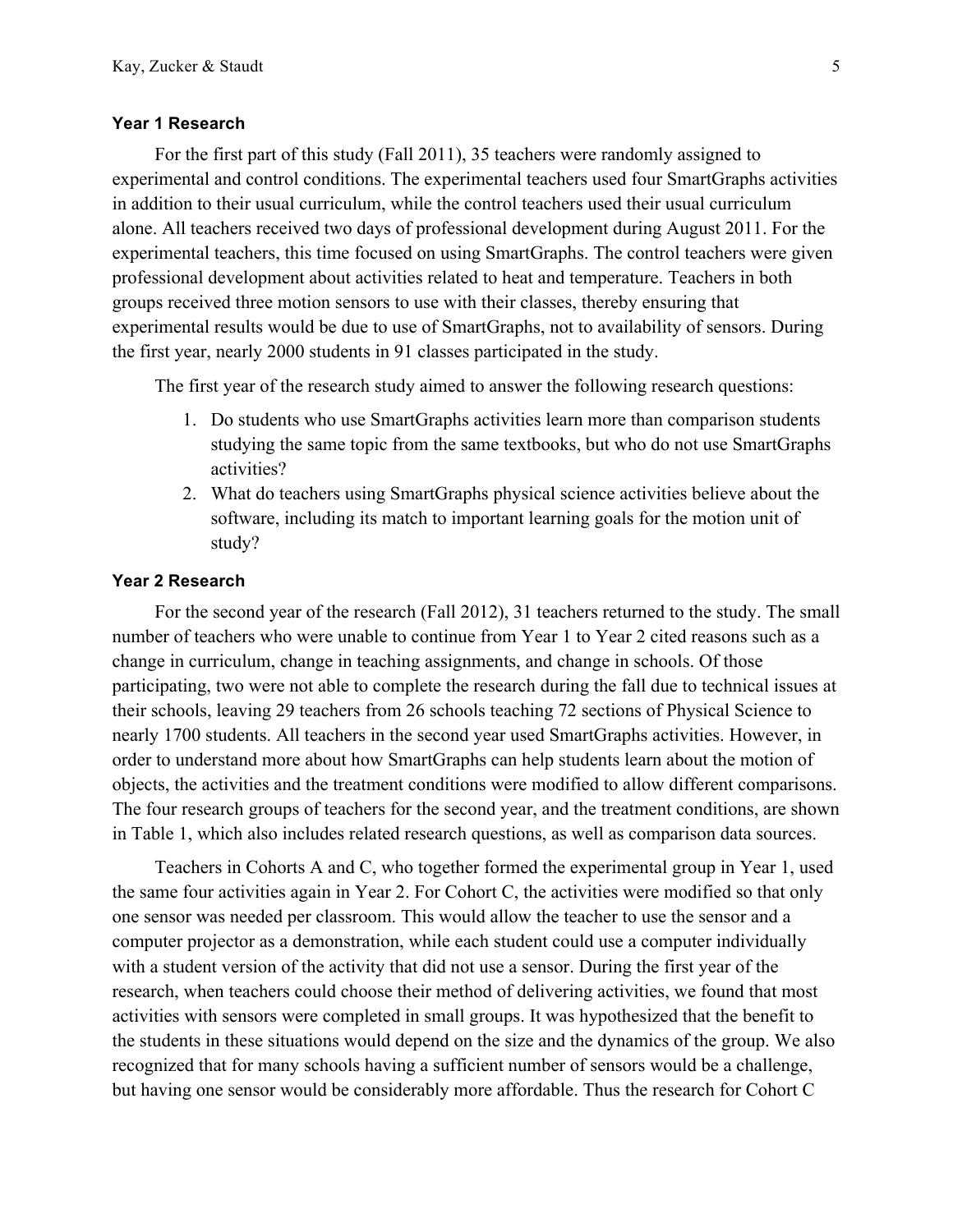attempted to examine the results when those factors were removed, and each student could use an individual computer (without a sensor).

### Table 1

### *Research Groups for Years 1 and 2*

| Group    | <b>Fall 2011</b><br>(Year 1) | <b>Fall 2012</b><br>(Year 2)                                                                                                                          | <b>Research Question,</b><br>2012                                                                                                            | Comparison<br>Group                            |
|----------|------------------------------|-------------------------------------------------------------------------------------------------------------------------------------------------------|----------------------------------------------------------------------------------------------------------------------------------------------|------------------------------------------------|
| Cohort A | Experimental                 | Year 1 activities<br>$(n = 7$ teachers, 20<br>classes, and 392<br>students)                                                                           | Does teacher<br>experience with<br>SmartGraphs affect<br>learning gains?                                                                     | Results from the<br>same teachers,<br>Year 1   |
| Cohort B | Control                      | Modified activities,<br>without the<br>SmartGraphs slope<br>scaffolding tool ( $n =$<br>4 teachers, 8 classes,<br>and 177 students)                   | Does the scaffolding<br>provided by the slope<br>tool lead to different<br>learning gains than<br>more generic<br>scaffolding?               | Cohort D                                       |
| Cohort C | Experimental                 | Modified activities,<br>with whole class<br>(teacher) and<br>individual (student)<br>versions ( $n = 9$<br>teachers, 21 classes,<br>and 418 students) | Do students learn<br>differently when<br>using SmartGraphs<br>on individual<br>computers compared<br>to students working<br>in small groups? | Cohort A                                       |
| Cohort D | Control                      | Year 1 activities ( $n =$<br>9 teachers, 23 classes,<br>and 416 students)                                                                             | Do students of the<br>same teachers learn<br>more when using<br>SmartGraphs than<br>without<br>SmartGraphs?                                  | Results from the<br>same teachers in<br>Year 1 |

Three activities incorporate the Smart Graphs slope tool, which is a specific set of scaffolding steps designed to help students understand and compute the slope of lines or line segments. The slope tool includes a series of hints and visual cues on the graph and the table, such as arrows indicating "rise" and "run" on the graph (as shown in Figure 2). Students only see the slope scaffolding if they answer an initial slope-related question incorrectly. It was hypothesized that this tool would be valuable to students who had difficulty understanding or calculating slope. In order to test this hypothesis, a set of activities was created that removed the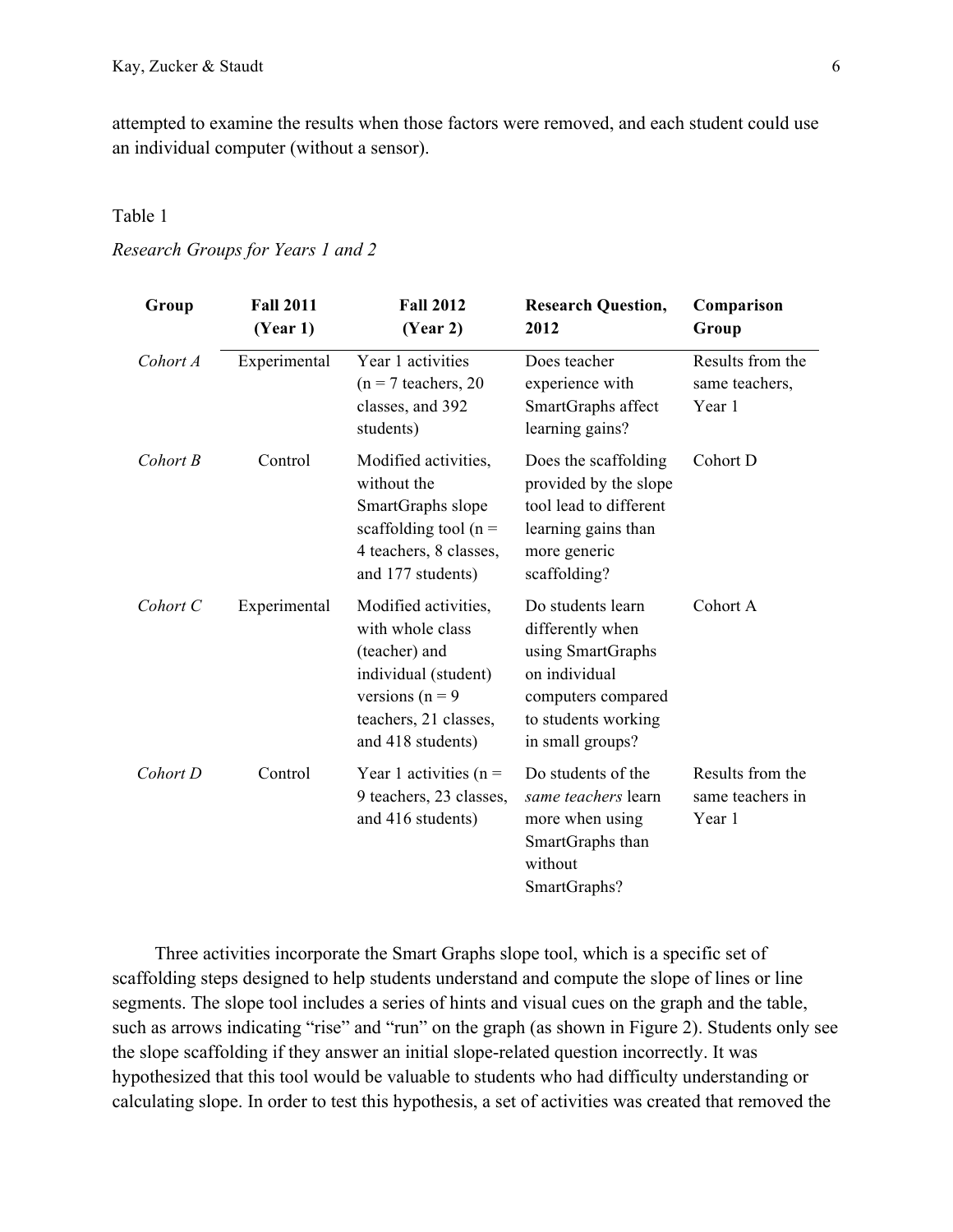slope tool from the original activities and replaced it with generic text hints. The activities without the slope tool were given to Cohort B in order to test this hypothesis by comparing outcomes with Cohort D students, who used the regular activities with the slope scaffolding included.



*Figure 2.* Examples of scaffolding provided by the SmartGraphs slope tool

The initial goal had been to divide teachers into four approximately equal groups, but there were notably fewer teachers in Cohort B. Unfortunately, the small number of teachers who left the study between Years 1 and 2 disproportionately affected Cohort B, but there were still a sufficient number of students to warrant analysis of the results from this group.

### **Instruments**

Two primary instruments were used in the study. One was used to measure student learning outcomes, and the other was used to understand teachers' experience using SmartGraphs.

### **Assessment of Student Outcomes**

To examine student understanding, identical pre and post-tests were developed. To develop the test, we first developed a set of nine learning goals for the physical science motion unit, based on analyses of Pennsylvania's science standards and physical science textbooks used in the state. (See Appendix A for a list of the learning goals.) Eighth and ninth grade physical science teachers reviewed these learning goals to confirm that they are, in fact, the targets of instruction. An example of a learning goal used for this project is "Identify constant, positive, negative, and 0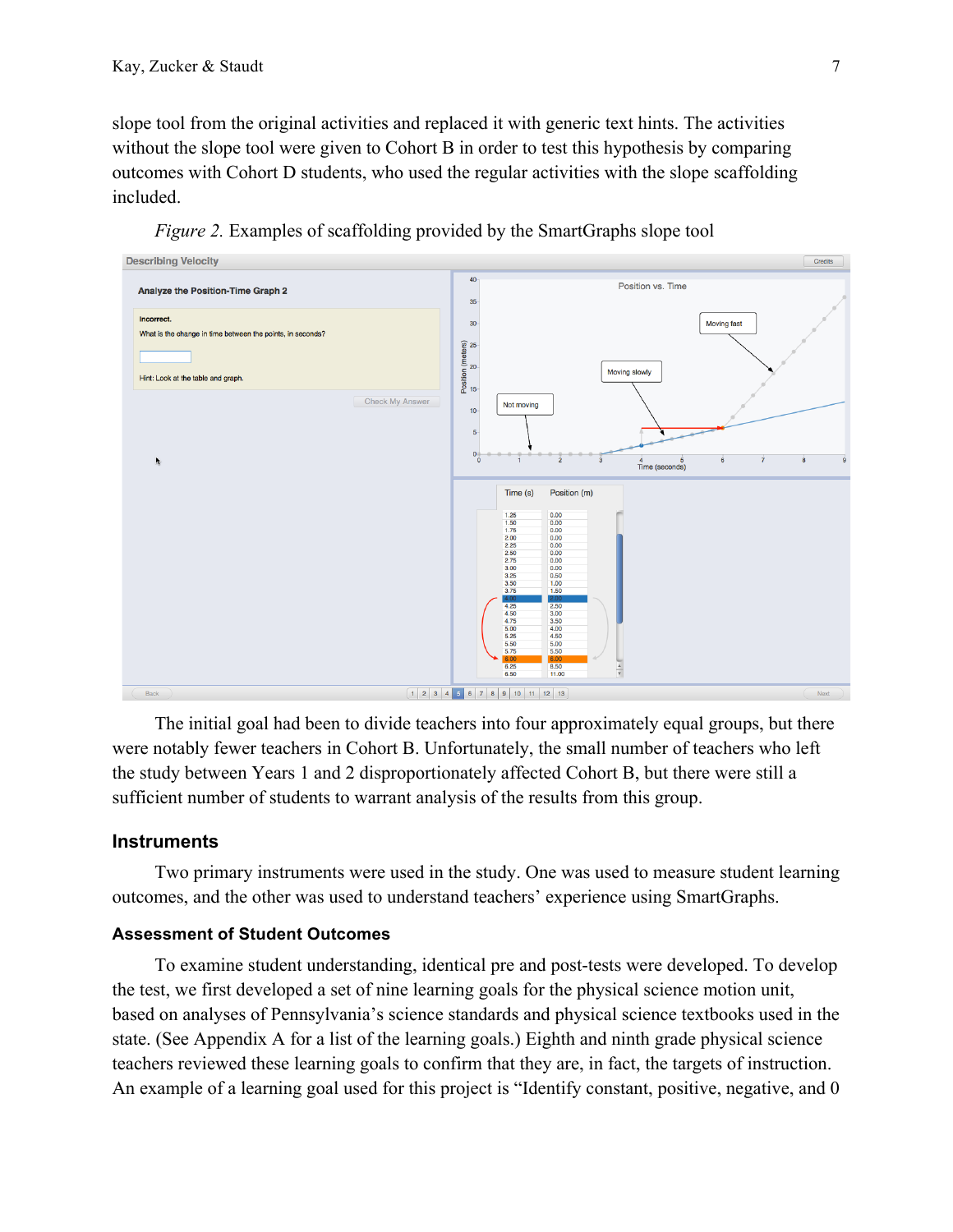rates of change in position with respect to time from a position-time graph." Then, an expert in item development was hired to construct test items linked to the learning goals. For content validation, physical science teachers examined the items to confirm they matched the learning goals, and that the items were grade appropriate. Tests with these items were piloted, and items that performed best in terms of reliability and validity, and that covered all of the learning goals, were compiled into one test. The test was composed of eight multiple-choice items and twelve open-response items based on a knowledge-integration format (Lee & Liu, 2009). (See Appendix B for sample test items.)

The test was expected to cover five SmartGraphs activities, but since the fifth activity (on gravity) was not available until the middle of the semester in the fall of 2011 (Year 1 of the research), many teachers had already given the post-test before that activity was available. Therefore, a first pre-post-test analysis examined all 20 test items, while a second analysis examined only the 16 items related to the first four SmartGraphs activities. For the second year of research (fall 2012), two of the twenty items were removed from the test. One multiple-choice item was removed because its content was not adequately covered in the five SmartGraphs activities. One open-response item was removed since it detracted from reliability and was inaccessible to most students, even on the post-test. One of these items was part of the 16 items used to evaluate the first four activities, so analyses looking at only these four activities across years only include 15 items.

#### **Weekly Logs**

The other key source of information was teacher logs. After each week in which teachers taught motion, they were instructed to complete a log online that detailed what content was covered, what technology was used, and any special circumstances. In Year 1, nearly 500 teacher logs were completed, each accounting for one week for a particular section during the time teachers taught motion and gravity. In Year 1, the experimental teachers were also asked which SmartGraphs activities they used, how the activities worked in the classroom and how well they matched the physical science curriculum. In Year 2, over 300 teacher logs were completed. In Year 2, all groups were asked about their experience with SmartGraphs. Cohort A was also asked how their experience compared with their first year using SmartGraphs, while Cohort C was asked how the particular format with only one sensor worked for that activity.

#### **Results**

Results from Year 1 are briefly summarized below. Then Year 2 results are presented.

#### **Year 1 Results**

The first year of the study included 1,686 students who took both the pre and post-tests. After eliminating items related to the fifth activity on gravity, results showed improvement for students in both experimental and control groups, but the gain scores were significantly greater for students in the experimental group. However the effect size difference was small (0.13 for the complete test). Results from teacher logs responding to items about the SmartGraphs activities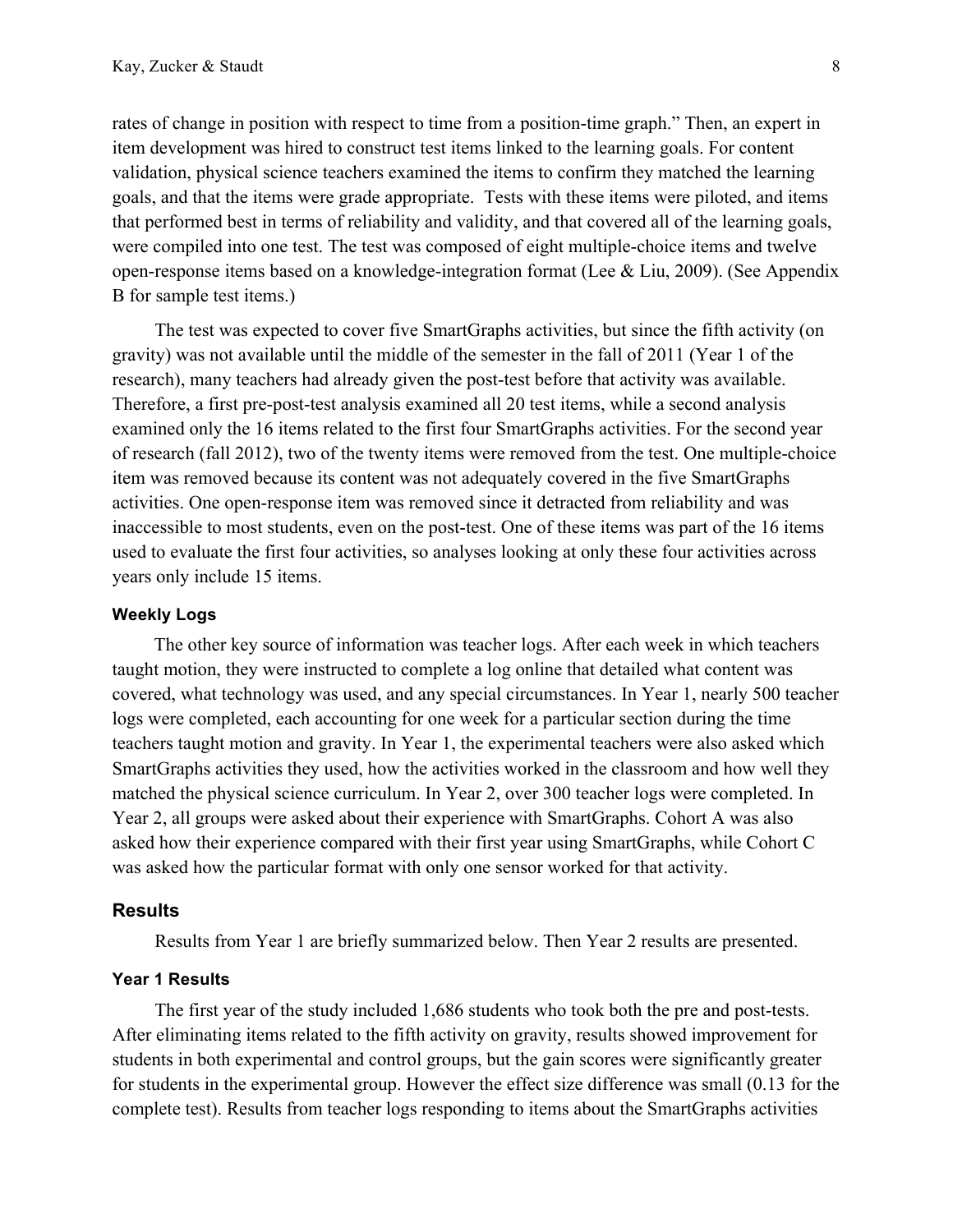showed that teachers felt the content was appropriate, addressed the class's learning goals, and helped students meet those goals. For 99% of the instances reported on the logs, teachers said they would use that activity again, either as is (63%) or with minor changes (36%). Thus while the difference in learning gains was small between the two groups, the teacher response to the activities was sufficiently positive to warrant further investigation of the strengths of SmartGraphs in Year 2. (Further results from the first year of the study can be found in Kay, Zucker, & Staudt, 2012.)

#### **Year 2 Results**

In the second year of the study, there were 1,403 students who completed both the pre- and post-tests. The test was composed of 7 multiple-choice items (worth 1 point each) and 11 openresponse items (worth up to 4 points each) for a total of 51 possible points on the test. Because of the structure of the rubric for the open-response items, receiving 4 points on any given item was extremely difficult, therefore, the maximum points scored on the pre-test was 43 with a median of 16, and the maximum points scored on the post-test was 45 with a median of 23. Results of the pre and post-tests by cohort are shown in Table 2. When computing multiple-choice scores, the multiple-choice portions of open-response items were included, so there are a total of 13 multiple-choice items evaluated for this score.

#### Table 2

|                            | <b>Cohort A</b><br>$n = 392$ |                                     | <b>Cohort B</b><br>$n = 177$ |      | <b>Cohort C</b><br>$n = 418$ |      | <b>Cohort D</b><br>$n = 416$                    |      |
|----------------------------|------------------------------|-------------------------------------|------------------------------|------|------------------------------|------|-------------------------------------------------|------|
|                            |                              |                                     |                              |      |                              |      |                                                 |      |
|                            | Pre                          | Post                                | <b>Pre</b>                   |      | Post Pre Post                |      | Pre                                             | Post |
| <b>Total Score</b>         |                              |                                     |                              |      |                              |      | 13.94 20.77 18.02 25.80 18.33 22.54 15.38 21.12 |      |
| Multiple-Choice Score      |                              | 5.68 8.10 6.71                      |                              | 9.27 | 6.80                         | 8.66 | 6.02                                            | 8.18 |
| <b>Open-Response Score</b> |                              | 11.04 16.61 14.54 20.82 14.89 18.00 |                              |      |                              |      | 12.41 16.84                                     |      |

#### *Results of Pre and Post-Tests*

For all question types, students in Cohorts A and D started significantly below students in Cohorts B and C, as measured by analysis of variance (ANOVA). Also on all three measures (total score, multiple-choice score, and open-response score), students in all cohorts significantly improved from pre-test to post-test.

Table 3 and Figure 3 show the gain scores for each cohort of students. ANOVA showed significant differences between cohorts for all three scores. For all three scores, Cohort C (using one sensor for the teacher and individual computers without sensors for the students) always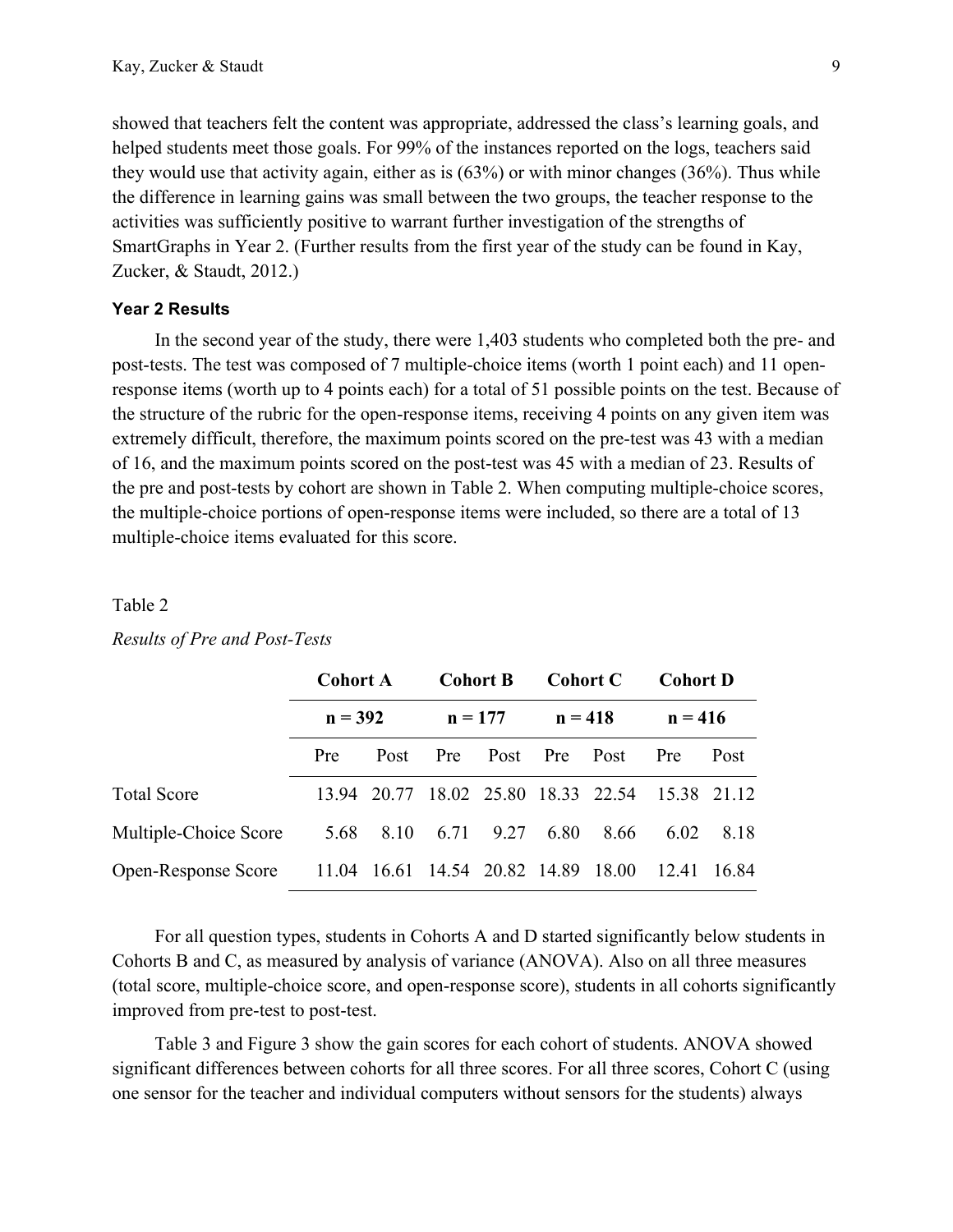showed significantly lower gains than Cohorts A and B, and significantly lower gains from Cohort D for total score and open-response score. For the total test score gain, Cohort B (no slope tool) showed significantly greater gains than Cohort D, the group that used the slope tool. Both Cohorts A and B showed significantly greater gains than Cohort D for open-response score.

# Table 3

|                            | Cohort A  | <b>Cohort B</b> | Cohort C  | Cohort D  | All students |
|----------------------------|-----------|-----------------|-----------|-----------|--------------|
|                            | $n = 392$ | $n = 177$       | $n = 418$ | $n = 416$ | $n = 1403$   |
| <b>Total Score</b>         | 6.83      | 7 78            | 4.21      | 5.74      | 5.85         |
| Multiple-Choice Score      | 2.42      | 2.56            | 1.86      | 2.15      | 2.19         |
| <b>Open-Response Score</b> | 5.57      | 6.28            | 3 1 1     | 4.43      | 4.58         |

### *Results of Pre and Post-Test: Gain Scores*

*Figure 3.* Results of Pre and Post-Test: Gain Scores



Also, in the second year of the study 328 logs were completed across all teachers in all cohorts. Each teacher completed a log for each section participating in the research (up to three sections) starting the first week they taught motion until the week they administered the post-test to that class.

Table 4 shows teacher responses to two questions asked about each activity they completed. In the first column, the amount of agreement with the statement "The activity helped my students meet the learning goals" is shown. As can be seen from the table, the great majority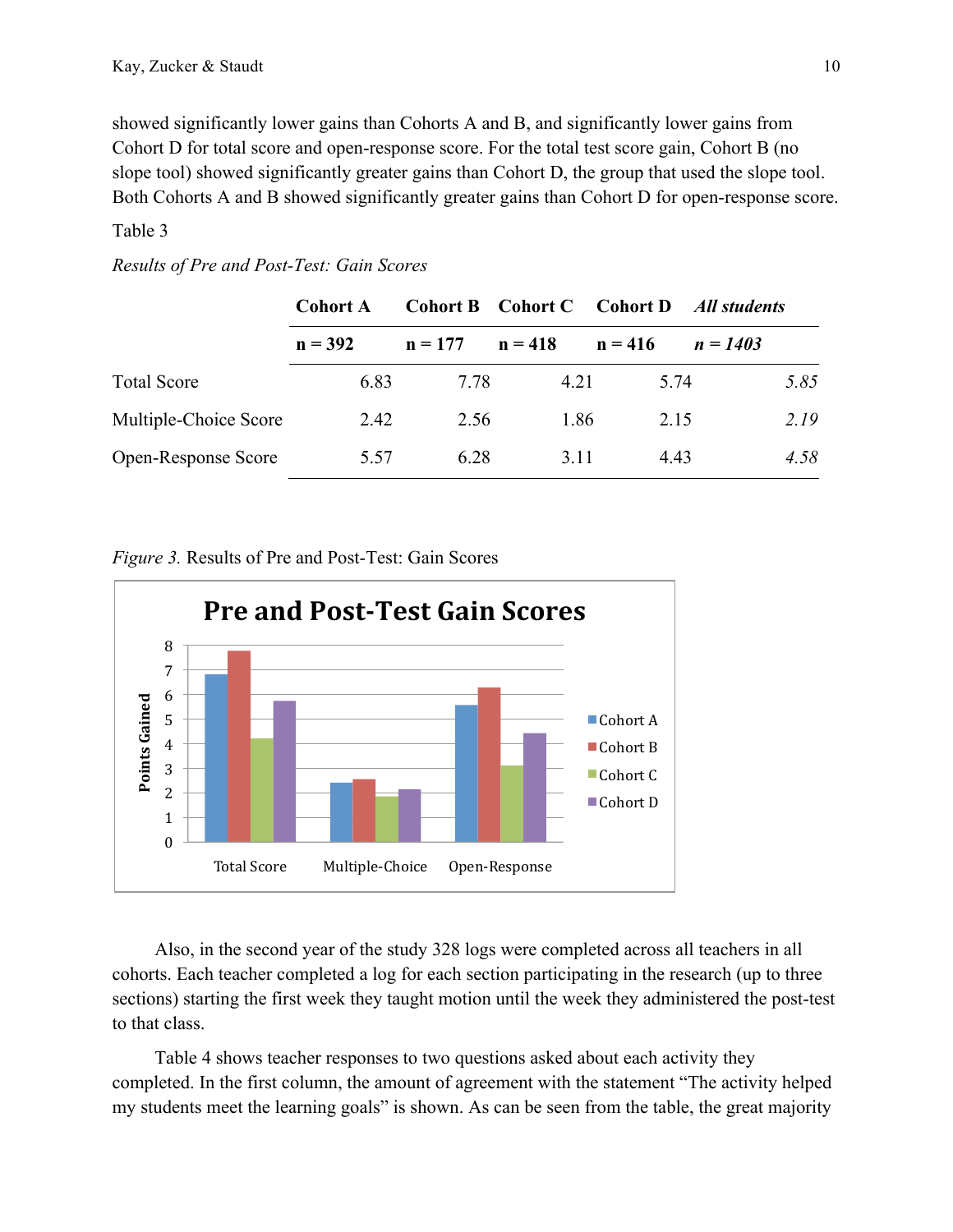of teachers felt that the activity did meet the learning goals of the class. The last column of Table 4 shows teacher responses to the question "Would you use this activity in your classroom again?" Again, the responses were overwhelmingly positive.

The most positive responses came from Cohorts A and C. You will recall that these two groups of teachers had used the SmartGraphs activities the previous year. The least positive responses came from Cohort D. It should also be recalled that Cohorts B and D used five activities, including the fifth activity (Was Galileo Right?) about acceleration due to gravity. Cohorts A and C did not use the gravity activity so their results could be compared with what they had completed the previous year. Therefore, it made sense to examine if responses for "Was Galileo Right?", the fifth activity, were different from the results for all activities taken together. In fact, for this activity, only 73% of the teachers in Cohorts B and D agreed or strongly agreed with the statement, "The activity helped my students meet the learning goals." Also, only 77% of teachers would use this activity in their classroom again, either as is or with minor changes. Therefore, it seems likely that the differences in teachers' attitudes between the cohorts were a result of use of this fifth activity.

### Table 4

|          | The activity helped my students | Would you use this activity   |
|----------|---------------------------------|-------------------------------|
|          | meet the learning goals.        | in your classroom again?      |
|          | Strongly Agree or Agree         | Yes or Yes with minor changes |
| Cohort A | $100\%$ (n=90)                  | $100\%$ (n=91)                |
| Cohort B | $95\%$ (n=40)                   | $95\%$ (n=40)                 |
| Cohort C | $96\%$ (n=81)                   | $99\%$ (n=81)                 |
| Cohort D | $86\%$ (n=114)                  | $92\%$ (n=115)                |
| TOTAL.   | $94\%$ (n=325)                  | $96\%$ (n=327)                |

*Selected Responses from Weekly Logs in Year 2 (2012)*

# **Comparison of Year 1 and 2 Results**

Four research questions focus on a comparison of Year 1 and Year 2 data. Findings about each of these questions are discussed below.

### **Research Question 1: Does teacher experience with SmartGraphs affect learning gains?**

To answer the first research question, results from students of Cohort A teachers were compared from Year 1 (2011) to Year 2 (2012). Because many of the teachers in Cohort A were unable to use the fifth activity during the first year, they were instructed to only complete the first four activities in the second year in order that results could be compared to Year 1. To answer this research question, the fifteen items unrelated to the fifth activity were compared across years. There were 5 multiple-choice questions and 10 open-response questions, for a possible point total of 45. Across all 15 questions there were 11 multiple-choice items (using the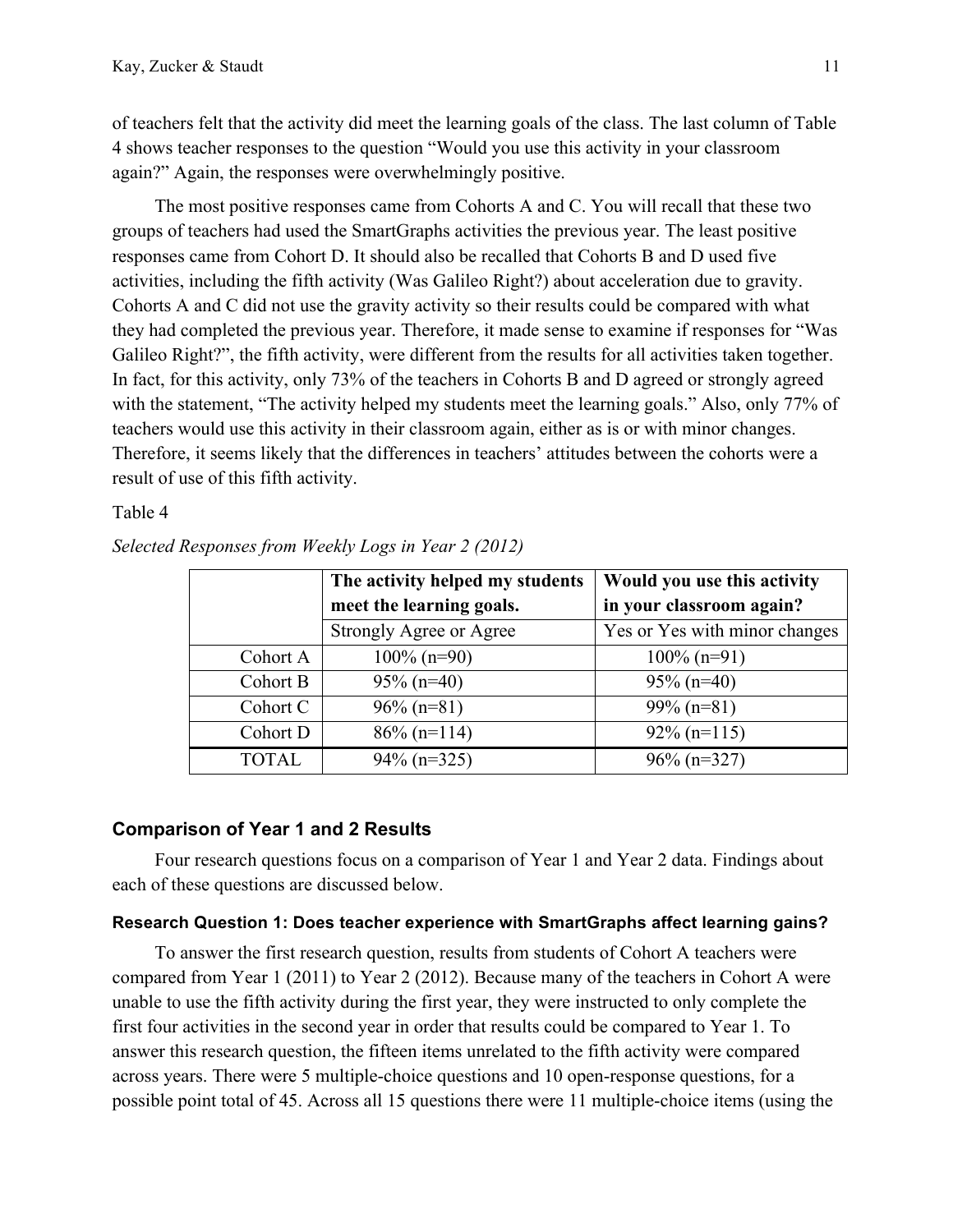multiple-choice parts of open-response items as part of this score) for 11 possible multiplechoice points. The open-response score was composed of scores from the 10 open-response items, worth a total of 40 points. The mean scores for Cohort A students in the two years are shown in Table 5.

### Table 5

*Pre and Post-Test Results by Year for Cohort A Students*

|                             |                 | $2011(n = 416)$  | $2012(n = 392)$ |           |  |
|-----------------------------|-----------------|------------------|-----------------|-----------|--|
|                             | <b>Pre-Test</b> | <b>Post-Test</b> | <b>Pre-Test</b> | Post-Test |  |
| Total Score (45)            | 12.32           | 18.42            | 11.34           | 17.46     |  |
| <b>Multiple-Choice (11)</b> | 4.96            | 6.24             | 4.52            | 6.67      |  |
| <b>Open-Response (40)</b>   | 10.34           | 15.53            | 9.61            | 14.72     |  |

There was no significant difference between years for total test scores and open-response scores on either the pre-test or post-test. However, there was a significant difference between years for both the multiple-choice pre-test and multiple-choice post-test, with the 2011 students outperforming the 2012 students on the pre-test, but 2012 students outperforming the 2011 students on the post-test. Gain scores (Figure 4) confirm this difference, showing that the gains for total score and open-response score were nearly identical between years, but the difference in gains for multiple-choice scores was significantly different by year ( $t = -7.348$ ,  $df = 806$ , p < .0005), with greater gains in 2012 than in 2011. The multiple-choice score indicates a factual understanding of content as opposed to the open-response items, which reflect a deeper ability to explain the items. Thus the increase in multiple-choice gains would indicate that students understood more of the concepts taught in SmartGraphs better during the second year.

Weekly logs continued to show satisfaction with the activities from 2011 to 2012, with the ceiling for agreement eliminating the possibility for improvement. For example, in 2011, 100% of Cohort A teachers agreed or strongly agreed with the statement "The activity helped my students meet the learning goals," and again 100% agreed with the statement in 2012. Similarly, in 2011, 100% of Cohort A teachers said they would use the activity again as is or with minor changes, and in 2012, 100% of teachers still would use the activity again. Teacher comments,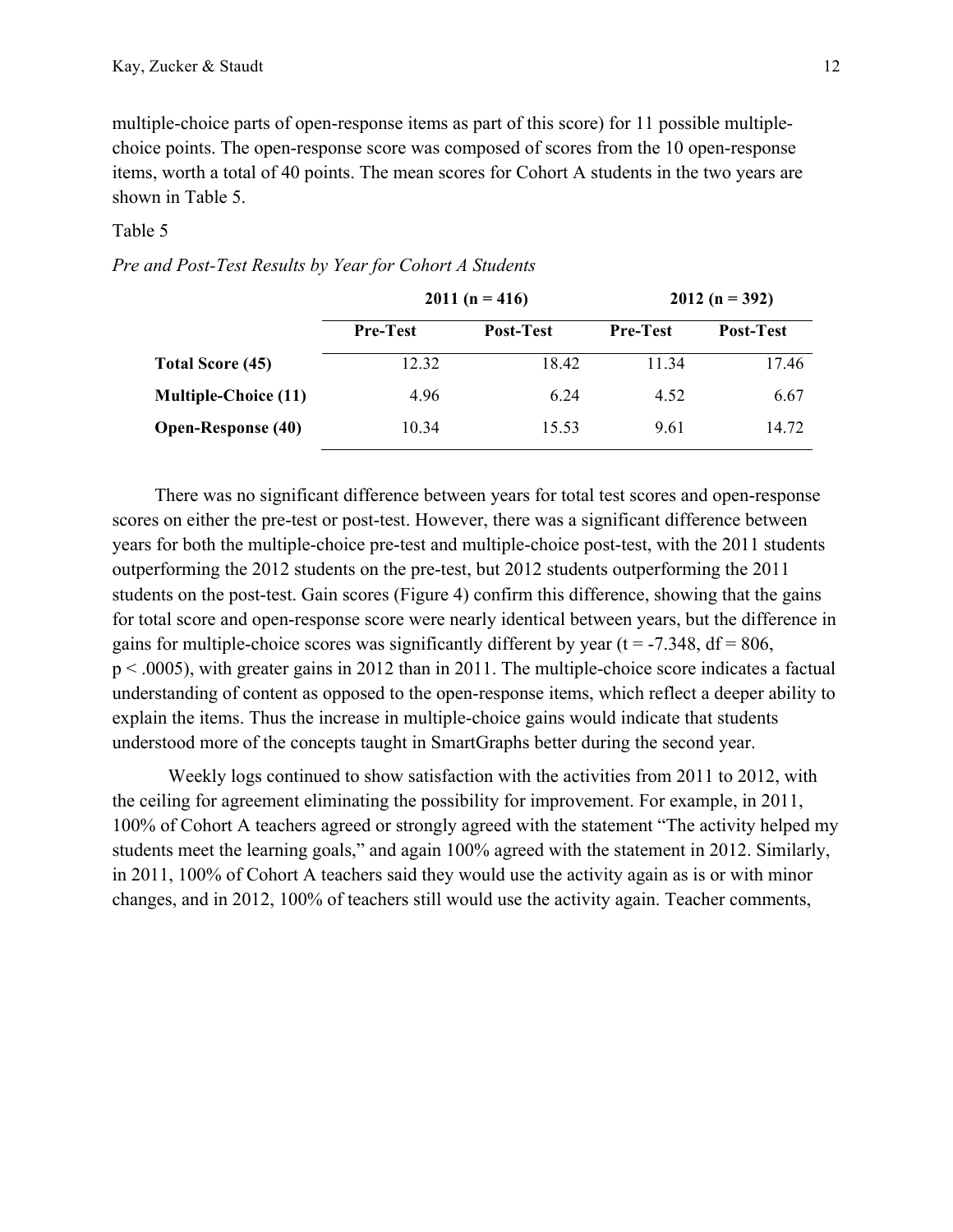

*Figure 4.* Pre and Post-Test Gains by Year for Cohort A Students

however, supported the idea that experience with the activities was helpful in their implementation of the activities. For example:

*I prepped more for the activity this time – I went through all of the key terms, checked for understanding and demonstrated how to do the activity before the students actually did it. When they started it, the process ran smoother.*

*I am more confident, and know more what to expect to help students.*

*I found the experience using this activity this year as compared to last year much easier. I was able to troubleshoot issues and felt more prepared.*

Overall, while the greater experience of the teacher only lead to small increases in learning gains, the increase in teacher comfort and confidence was evident and important to the implementation of activities.

# **Research Question 2: Does the scaffolding provided by the slope tool lead to different learning gains than more generic scaffolding?**

In order to specifically assess differences in learning gains by access to the slope tool, lessons were created with the slope tool removed, as described previously. Cohort B used these revised activities whereas Cohort D used the activities with the slope tool. As was previously noted, Cohort B students had significantly higher gains than Cohort D students on both the total test score and the open-response test score. This would imply that the use of the slope tool leads to decreased learning gains. In order to examine this further, learning gains for the same 18 items were examined from Year 1 of the study. In Year 1, the gains of Cohort B were significantly greater than the gains of Cohort D in all three categories. However the increase in gains from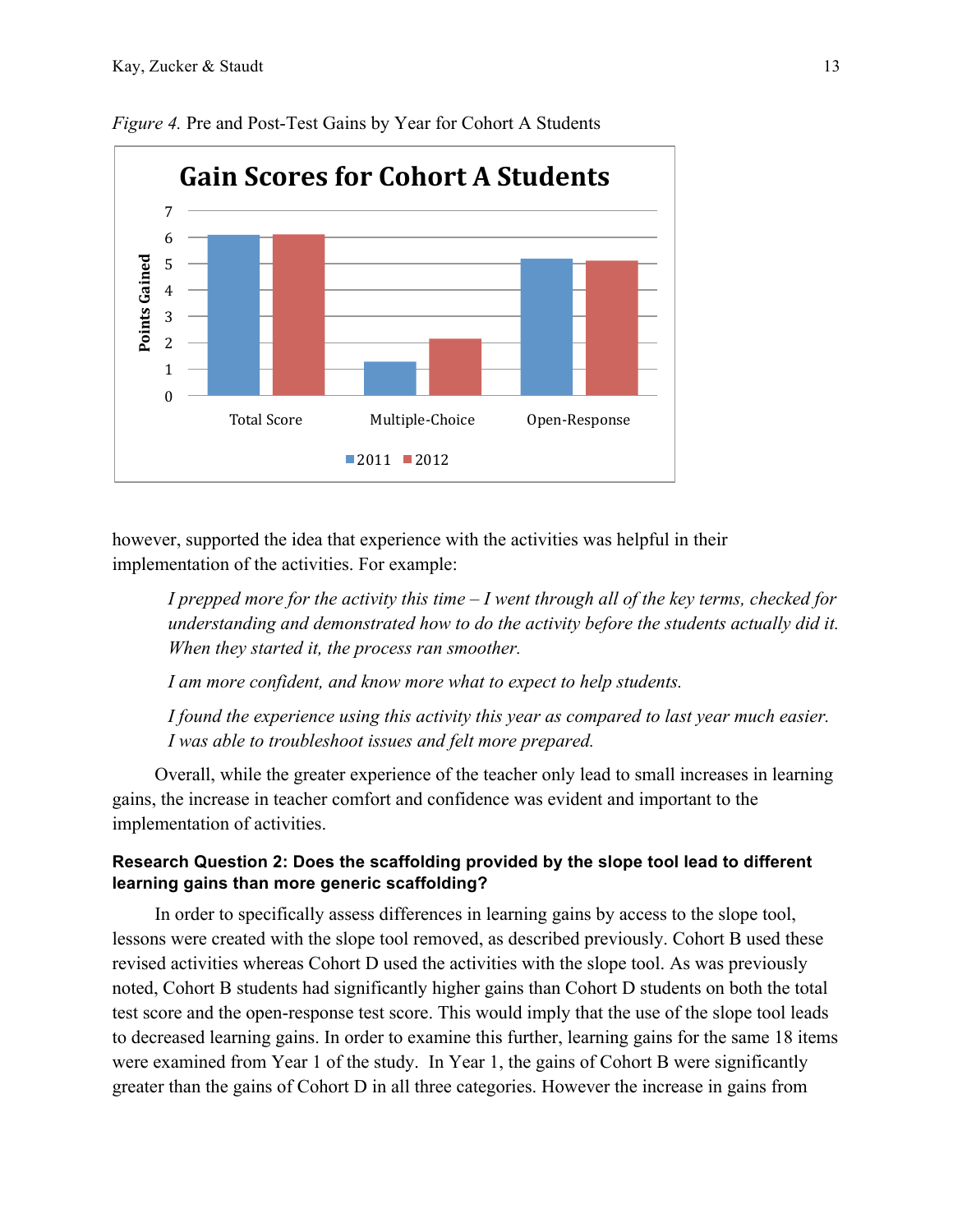2011 to 2012 was less for Cohort B than for Cohort D, indicating that Cohort D may be "catching up." This difference in gains for the total score is shown in Figure 5. Results for multiple-choice and open-response scores are similar.



*Figure 5.* Gain Scores of Cohorts B and D by Study Year

Items from the 2012 assessment that specifically included computation of slope were examined further. There were three multiple-choice items and two open-response items. Results for these five items are shown in Table 6. As seen in the table, three of the slope items (3, 6, and 10) do not show significant differences in gains for Cohorts B and D, but two items (2 and 16) do show significant differences. But again, these differences favor Cohort B.

# Table 6

*Gains on Items Involving Computation of Slope*

|                       |         |      |      | Cohort B ( $n = 177$ ) | Cohort D $(n = 416)$ |      |      |                                                 |
|-----------------------|---------|------|------|------------------------|----------------------|------|------|-------------------------------------------------|
|                       |         | Pre  | Post | Mean Gain              | Pre                  |      |      | Post Mean Gain Significant difference in gains? |
|                       | Item 2  | 0.37 | 0.78 | 0.41                   | 0.30                 | 0.60 | 0.30 | $t = 2.202$ , df = 591, p = .028                |
| Multiple-<br>Choice   | Item 3  | 0.65 | 0.82 | 0.17                   | 0.56                 | 0.72 | 0.16 | $t = 0.212$ , df = 591, p = .832                |
|                       | Item 6  | 0.40 | 0.75 | 0.34                   | 0.36                 | 0.61 | 0.25 | $t = 1.561$ , df = 591, p = .119                |
| Open-<br>Respo<br>nse | Item 10 | 1.34 | 1.80 | 0.46                   | 1.04                 | 1.47 | 0.44 | $t = 0.252$ , df = 591, p = .801                |
|                       | Item 16 | 0.82 | 1.89 | 1.07                   | 0.70                 | 1.45 | 0.75 | $t = 2.925$ , df = 591, p = .004                |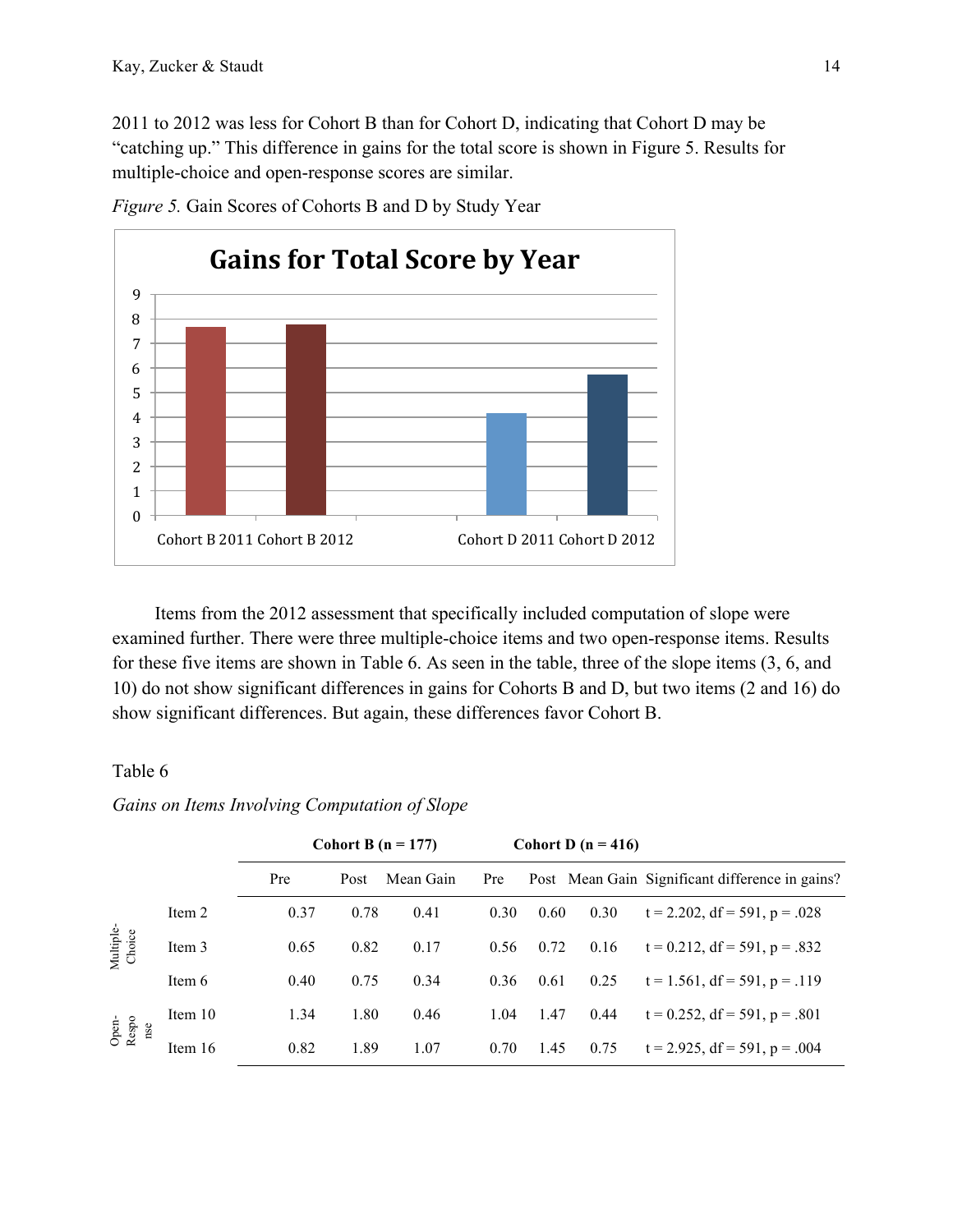That the group without slope scaffolding performed significantly better than the group with the slope tool could be an artifact of the particular teachers in these cohorts, as students of the same teachers in Cohort B also had greater gains than students of Cohort D in the first year of the study when neither group was using SmartGraphs. However, the size of the sample (593 students in 31 classes) suggests that this is an unlikely explanation.

Thus, these results disprove our original hypothesis, that the scaffolding included in the slope tool, providing connections between text, graph, and table, helps students more than generic scaffolding (not graphically tied to the particular graph shown to students).

# **Research Question 3: Do students learn differently when using SmartGraphs on individual computers compared to students working in small groups?**

For this question, students in Cohort A were compared to Cohort C students. Both groups used four SmartGraphs activities in Year 1. As described above, the activities for Cohort C were modified into teacher and student versions, with only one sensor required (to use with the teacher version). By contrast, Cohort A teachers could assign the activities however worked best with their classes. The great majority of teachers in Cohort A had students work in small groups, with an average of five sensors per class (i.e., five groups, each with one sensor and one computer).

To examine the data pertaining to this research question, the weekly logs from the three activities which required sensors were compared for Cohort A and Cohort C teachers. In Cohort A, there were 69 instances of sections using one of the three motion sensor activities. In 86% of the cases using these three activities the teachers *strongly agreed*, "the activity helped my students meet the learning goals." In 97% of the cases teachers reported they would use the activities again "as is" while in 3% of the cases they reported they would use the activities again "with minor changes."

In Cohort C there were 60 instances of sections using one of the three motion sensor activities. In 52% of the cases using these three activities the teachers *strongly agreed*, "the activity helped my students meet the learning goals." In 70% of the cases teachers reported they would use the activities again "as is" while in 28% of the cases they would use the activities again "with minor changes." In the other 2% of cases teachers reported they would not use the activity again.

There was one activity (Describing Velocity) that did not require use of a motion sensor. In Cohort A 78% of the time that teachers used that activity with a section they reported they strongly agreed, "the activity helped my students meet the learning goals," and 100% of the time they would use it again "as is." When Cohort C teachers used that activity, 48% of the time they strongly agreed, "the activity helped my students meet the learning goals," and 48% of the time they reported they would use the activity again "as is."

Explaining these differences is challenging. It is possible that these teachers' experiences using only one sensor per class for the first three activities biased their perceptions of the fourth (non-sensor) activity. It is also possible that the teachers differed in their opinions about the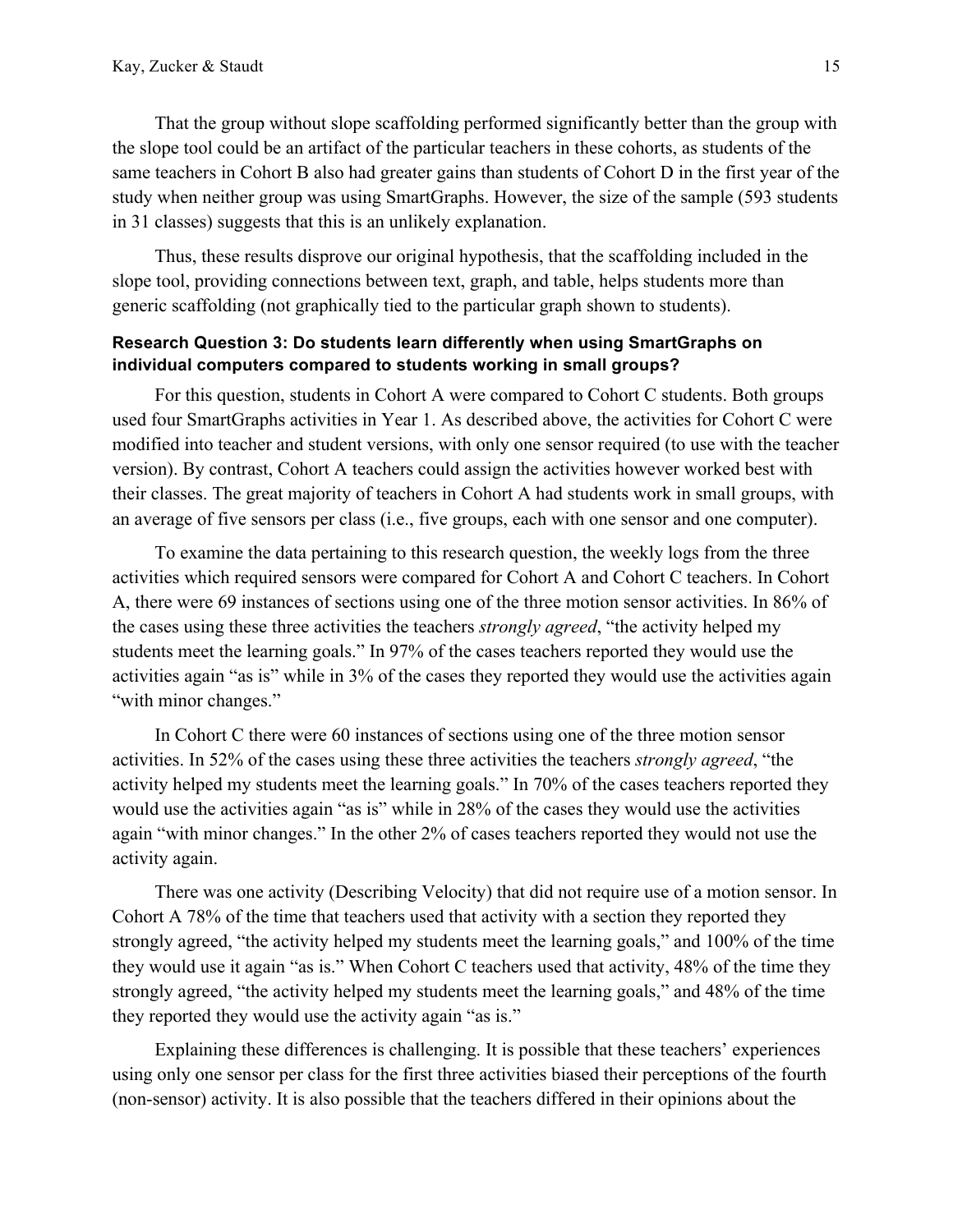value of the activities as early as last year. To test the latter proposition, we used last year's data set and divided the experimental teachers into the same two cohorts, A and C. Indeed, we find that they did differ in their perceptions of the value of activities in 2011, as shown in Table 7.

Table 7

|                | <b>SENSOR ACTIVITIES</b>            |                 | <b>DESCRIBING VELOCITY</b>          |                 |  |
|----------------|-------------------------------------|-----------------|-------------------------------------|-----------------|--|
|                | Helped students<br>(strongly agree) | Use again as is | Helped students<br>(strongly agree) | Use again as is |  |
| Group A 2011   | 86%                                 | 77%             | 74%                                 | 70%             |  |
| Group A 2012   | 86%                                 | 97%             | 78%                                 | 100%            |  |
| Group C 2011   | 60%                                 | 64%             | 64%                                 | 52%             |  |
| Group $C$ 2012 | 52%                                 | 70%             | 48%                                 | 48%             |  |

*Opinions of Cohort A and C Teachers About SmartGraphs Activities in 2011 and 2012*

These data tend to show that Cohort A teachers' second year of experience using the activities in the same manner increased their confidence in the activity, especially their opinion that they would use the activity again "as is." In contrast, Cohort C teachers, who used the sensor activities in a different way the second year than the first year, did not exhibit growing confidence in using the activities—even the non-sensor activity.

In response to the question, "Was this an effective method to use SmartGraphs activities with your class? Please explain," there were many comments to the effect that the single sensor was an effective method. For example, one teacher wrote, "Yes, it went very well with our class discussions and lessons." Another comment was, "Yes. I think overall the students learned better by completing the activity together [and] then, trying the rest of the lab on their own."

However there were also indications some teachers were not enthusiastic about using a single sensor in the teacher version of the activity (and no sensors in the student version of the same activity) and teachers provided reasons why. Here are some of the negative comments teachers in Cohort C made:

*No. … I will never do this activity as a full class again. The small group work was so much better in terms of student collaborating and time wise, where you don't have to wait for the slower students to finish answering questions and before you know it the class period is over. I feel that I have wasted so much time this unit waiting.*

*I actually did not like doing this activity as a whole class. I found it difficult to keep track of what page the students were supposed to be on versus what page the projector was on. I didn't like that not all students were able to take a turn creating a graph with the motion sensor. I also didn't like how the whole class was stuck waiting for a few slower students to*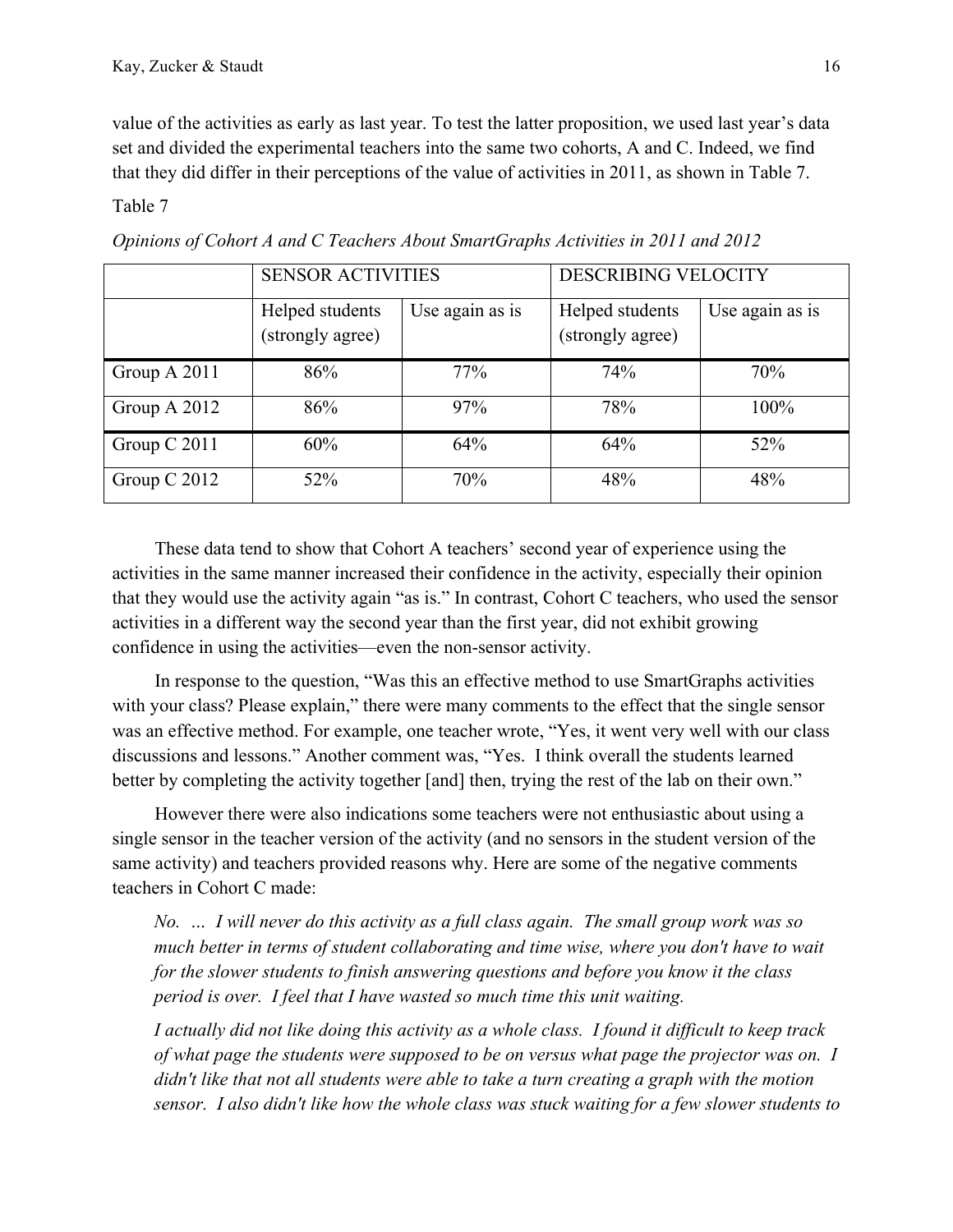*finish before we could move on to the next page and the activity does not allow for collaboration among students (students teaching other students).*

*I prefer having them work in lab groups since the computers don't all move at the same rate sometimes students get behind where we are working.*

As seen previously (in Figure 3), gain scores from students in Cohorts A and C were significantly different, with Cohort A showing greater gains than Cohort C. This was true for the complete test as well as when the items related to the fifth activity were removed (because Cohorts A and C did not use the fifth activity). In the first year of the study, gains were also greater for Cohort A students, but the difference was significant only when looking only at items related to the first four activities. Thus the differences between the gains of students in Cohorts A and C may reflect a difference between these two groups of teachers more than a result of the difference in use of the sensors. Thus the effect of presentation mode (one sensor or many sensors per class) likely does not affect learning gains.

In summary, although the evidence is somewhat ambiguous, and not all teachers agreed, it appears that there is greater enthusiasm by teachers for using multiple sensors with small groups of students, rather than a single sensor projected for the whole class to see.

# **Research Question 4: Do students of the** *same teachers* **learn more when using SmartGraphs than without SmartGraphs?**

While the first year of the study compared learning gains between students taught by teachers with or without SmartGraphs software—a classic experimental trial—one advantage of a two-year study is the ability to compare students of the same teachers teaching without and then, a year later, with the SmartGraphs software. While the students between years have changed, it is expected that there are enough constants between the years, such as school, population characteristics, curriculum, and teaching style, that a two-year comparison between students of the same teachers should have strong credibility.

In order to make this comparison, the 18 items that were common between the assessments in both years were used to compute scores and gain scores. Results are shown in Table 8 and Figure 6 for students of teachers in Cohort D, who used SmartGraphs in 2012 but not in 2011.

### Table 8

*Pre and Post-Test Results by Year for Cohort D Students*

|                             |                 | $2011(n = 365)$ | $2012(n = 416)$ |                  |  |
|-----------------------------|-----------------|-----------------|-----------------|------------------|--|
|                             | <b>Pre-Test</b> | Post-Test       | <b>Pre-Test</b> | <b>Post-Test</b> |  |
| Total Score (51)            | 14.01           | 18.17           | 15.38           | 21.12            |  |
| <b>Multiple-Choice (13)</b> | 5.68            | 7.30            | 6.02            | 8.18             |  |
| <b>Open-Response (44)</b>   | 11.14           | 14.49           | 12.41           | 16.84            |  |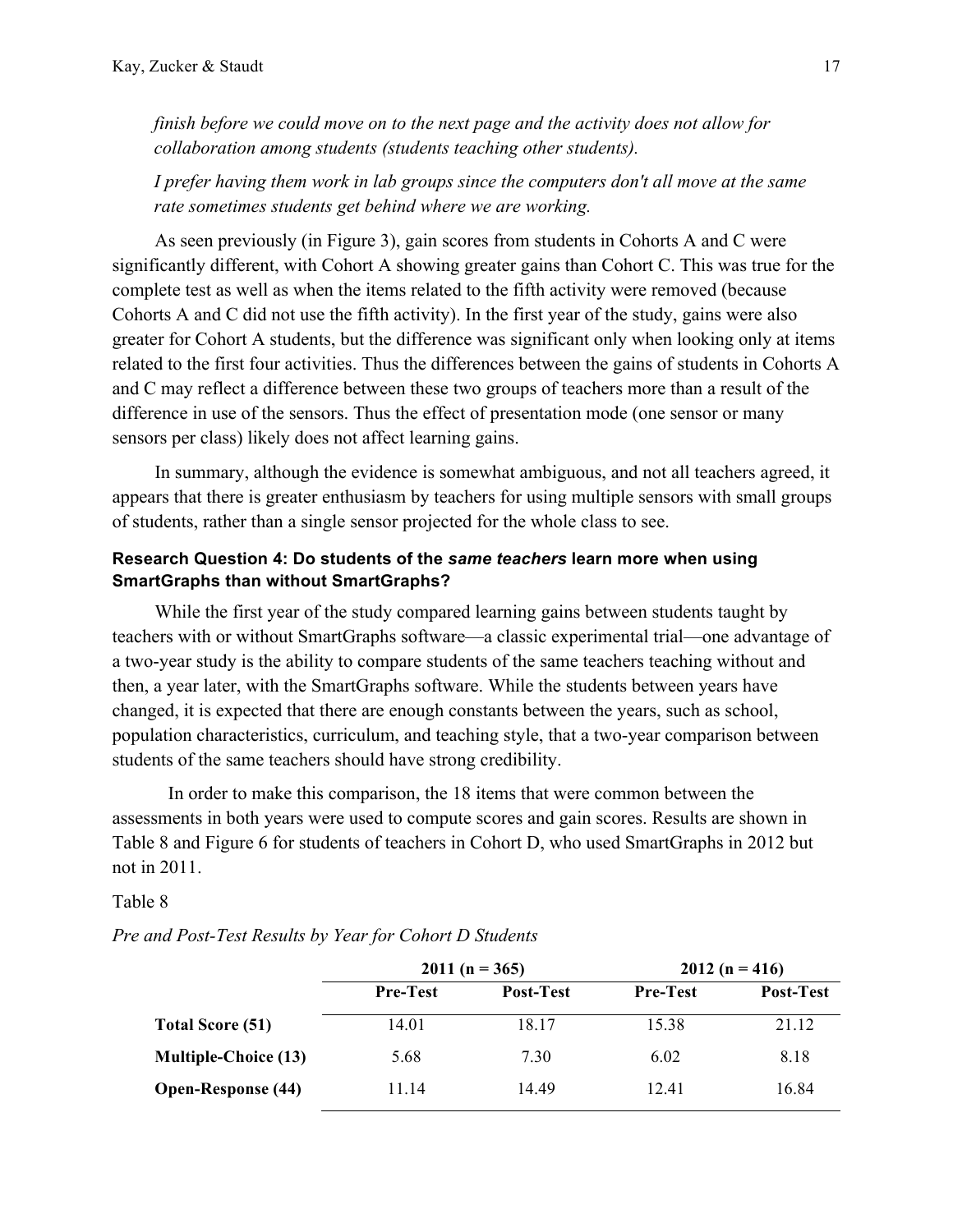

*Figure 6.* Gain Scores for Cohort D by Year

In the second year of the study, students of Cohort D teachers had significantly higher pretest scores (for total score and open-response score), but even with this difference in starting point, the gains were also significantly higher for all three categories (total score:  $t = -3.907$ , df = 779,  $p < .0005$ ; multiple-choice score:  $t = 03.257$ ,  $df = 779$ ,  $p = .001$ ; open-response score:  $t = -$ 2.911,  $df = 779$ ,  $p = .004$ ).

Based on this information one can conclude that use of SmartGraphs leads to greater learning gains than instruction by the same teachers using the same textbooks but without SmartGraphs. Although usually considered small, the effect size differences between years are greater for this two-year comparison than the effect size comparing outcomes for the experimental and control groups in Year 1. Specifically, comparing 2012 and 2011 results for Cohort D, the effect size for the total score gain was  $d = 0.28$ , for the multiple-choice gain was  $d = 0.23$ , and for the open-response gain was  $d = 0.31$ , showing higher student outcomes in 2012 when SmartGraphs was used. In terms of learning gains, an effect size of 0.28 corresponds to moving a student from the 50th percentile (on the total score) to the 61st percentile.

#### *HLM Analyses*

As students are clustered within sections, which are clustered within teachers, it makes most sense to look at this data with statistical techniques that account for this data structure. Specifically, hierarchical linear modeling (HLM) uses this structure within the analysis in order to account for similarity between students within a certain group. As the experiment for Research Question 4 was the most straightforward, initial HLM analyses focused on students of Cohort D teachers in both the first and second year of the study. The level-1 unit of analysis was the student. For level-2, the unit of analysis was section. While there are certainly similarities between sections of the same teacher, there were enough differences between sections to justify this grouping. For example, some teachers had an honors section and a section of students with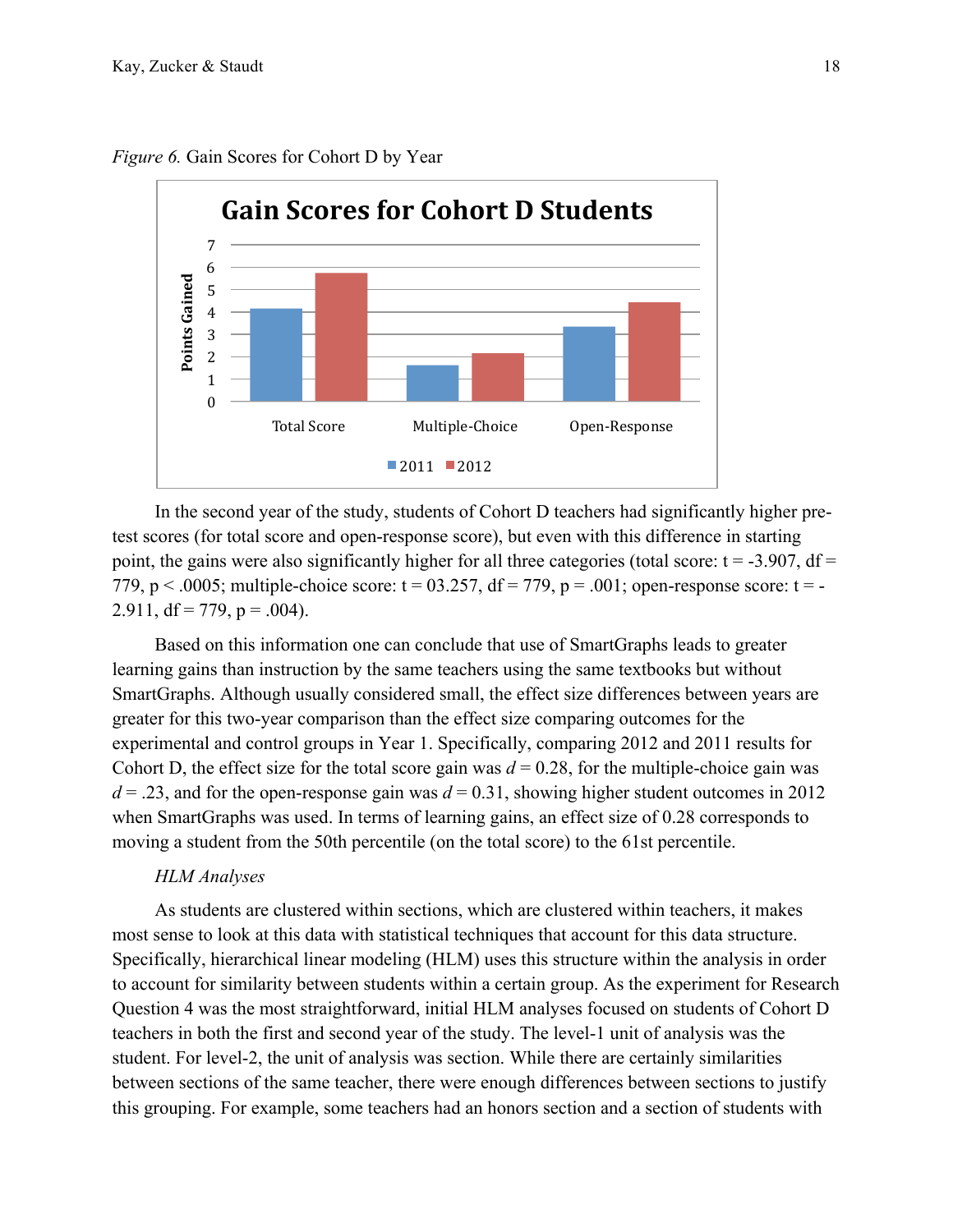special needs both included within this study, and the results for these two sections were very different. A third level of "teacher" could be added to the analyses, but that would not allow sufficient power for results to be detected.

Multiple models were completed using HLM7 software. There were three outcome variables used: total test score gain, multiple-choice gain, and open-response gain. For these analyses, Level 1 is student-level and will have the outcome variable of gains (total, multiplechoice, or open-response). Level 2 is section-level. For all of the models, there are no level-1 variables. Therefore, Level 2 is only predicting the intercept of the Level 1 equation ( $β<sub>0</sub>$ ).

For each outcome variable, three models were examined. The first model is the null or empty model, in which no variables are added. The second model adds the variable Year, which is coded 0 or 1. Year coded as 0 is the first year of the study, when teachers did not have access to SmartGraphs software. Any sections from Year = 1 (the second year of the study) had access to SmartGraphs software. The third model included variables to account for how the teacher used SmartGraphs. Specifically, each section was classified as using SmartGraphs mainly in whole class mode, mainly in small group mode, or mainly with students using computers individually. In many cases, classes did a combination of modes across the five SmartGraphs activities, but the most prominent mode was selected for the sake of classifying the section. In most, but not all cases, teachers were classified with the same mode in all sections they taught. Overall there were 7 sections classified as "whole class," 14 classified as "small group," and 2 classified as "individuals." To use these classifications in HLM, three dummy variables were developed, with the selected classification coded as "1" while the others were coded as "0" for that section. In all cases, sections from the first year of the study are coded as 0. Thus, the results from the dummy variables show that classification as compared with students with no access to SmartGraphs.

The results for total test gains are shown in Table 9. The intraclass correlation in model 1 was 0.07 indicating that 7% of the variance in gain scores is between sections. While this is small, it is sufficient to justify using HLM.

In the second model, year is a significant predictor of total test gains. Specifically, students in the second year of the study would expect to gain an additional 1.7 points on the post-test. An effect size was computed by dividing the coefficient of the treatment variable (year) by the between-section standard deviation from the null model. (Rethinam, Pyke, & Lynch, 2008). In this case, the effect size for year was .30, meaning that the gain scores for students in the second year of the study were 0.30 standard deviations greater than the gain scores for students in the first year of the study (without SmartGraphs). This is very close to the 0.28 effect size found without HLM.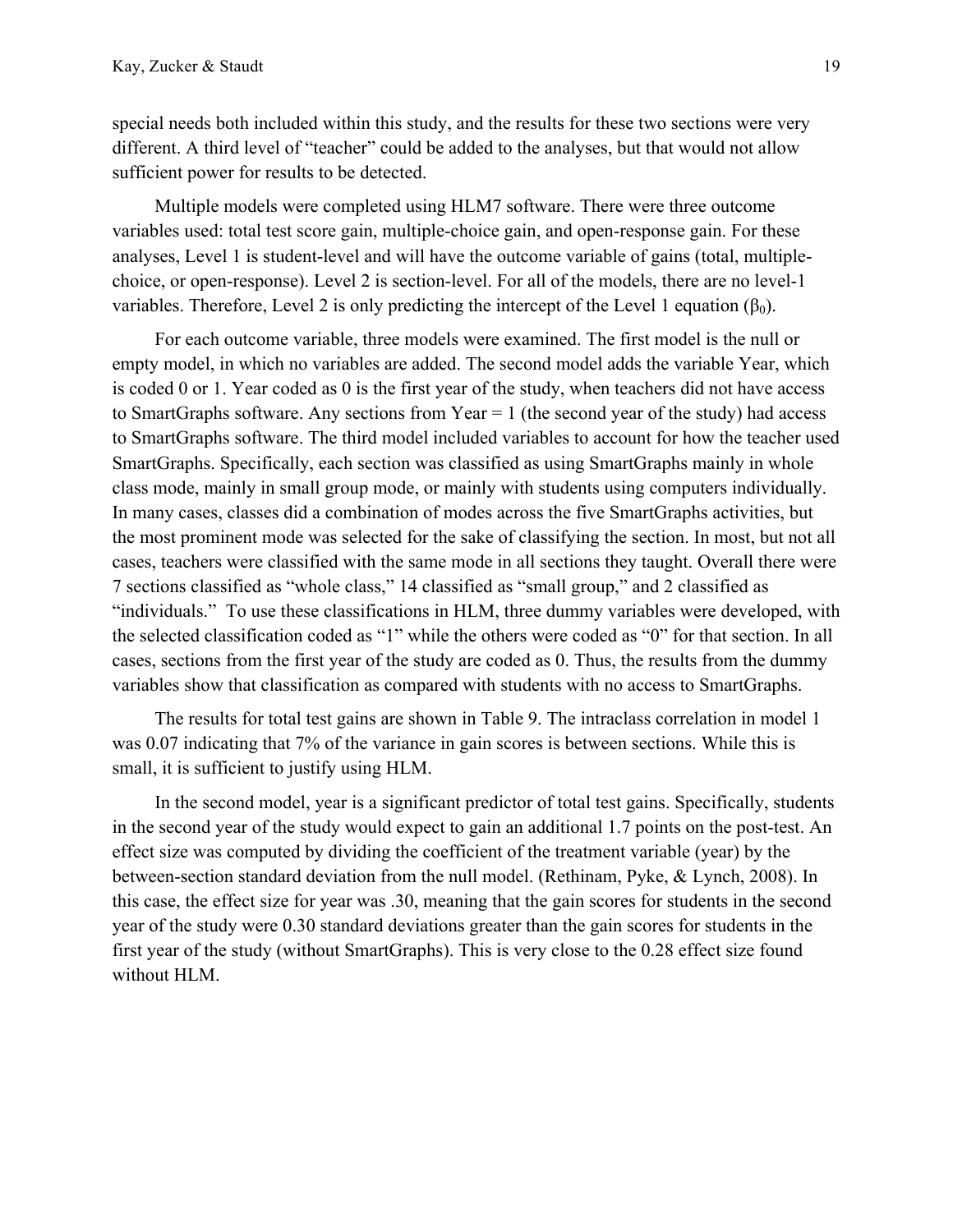Table 9

*Effects of SmartGraphs Use on Total Gain Scores Using 2-level Hierarchical Linear Regression*

| Variable                      |        | Model 1 coeff. Model 2 coeff. Model 3 coeff. |        |
|-------------------------------|--------|----------------------------------------------|--------|
| Intercept $(\beta_0)$         |        |                                              |        |
| Intercept $(\gamma_0)$        | $4.9*$ | $4.0*$                                       | $4.0*$ |
| Year                          |        | $1.7*$                                       |        |
| Dummy: Whole class            |        |                                              | $2.7*$ |
| Dummy: Small groups           |        |                                              | 1.2    |
| Dummy: Individuals            |        |                                              | 1.3    |
| Variance components           |        |                                              |        |
| Level-1 variance $(\sigma^2)$ | 30.86  | 30.85                                        | 30.87  |
| Intercept $(\tau_{00})$       | 2.49   | 1.89                                         | 1.73   |

\*Significantly different from 0 at  $\alpha$  = .05

For the third model that examines results by mode of use for SmartGraphs, only the whole class mode is a significant predictor, with a mean additional gain of 2.7 points over students from the first year of the study. This effect size is .48, meaning there is a medium effect of using SmartGraphs in whole class mode versus not using SmartGraphs (from the study's first year). This is especially interesting in light of the lack of difference in score gains between Cohort A and Cohort C (see Question 3 above), in which teachers in Cohort C were required to use the activities in whole class mode. However, it should be noted that teachers in Cohort C had a variation of the regular SmartGraphs activities with separate versions for students and teachers, so students could follow along with the demonstration. In Cohort D, it is unclear whether students even had computers in front of them as their teacher demonstrated the activity.

Results for multiple-choice gains and open-response gains were similar to total gains. In both cases, year was a significant predictor of gains, indicating the use of SmartGraphs led to greater gain scores on both multiple-choice and open-response measures. For the multiple-choice outcome, there is a .26 effect size for year, while for the open-response outcome there is a .23 effect size for year.

Overall, the HLM analyses support the claim that students of the same teachers performed better with SmartGraphs than without. Because the statistically significant outcome from the initial t-tests still holds within HLM, this indicates that the result is robust. It appears that teachers who used SmartGraphs activities in whole class mode had students with the greatest gains, while students of teachers who used the activities in small group mode did not have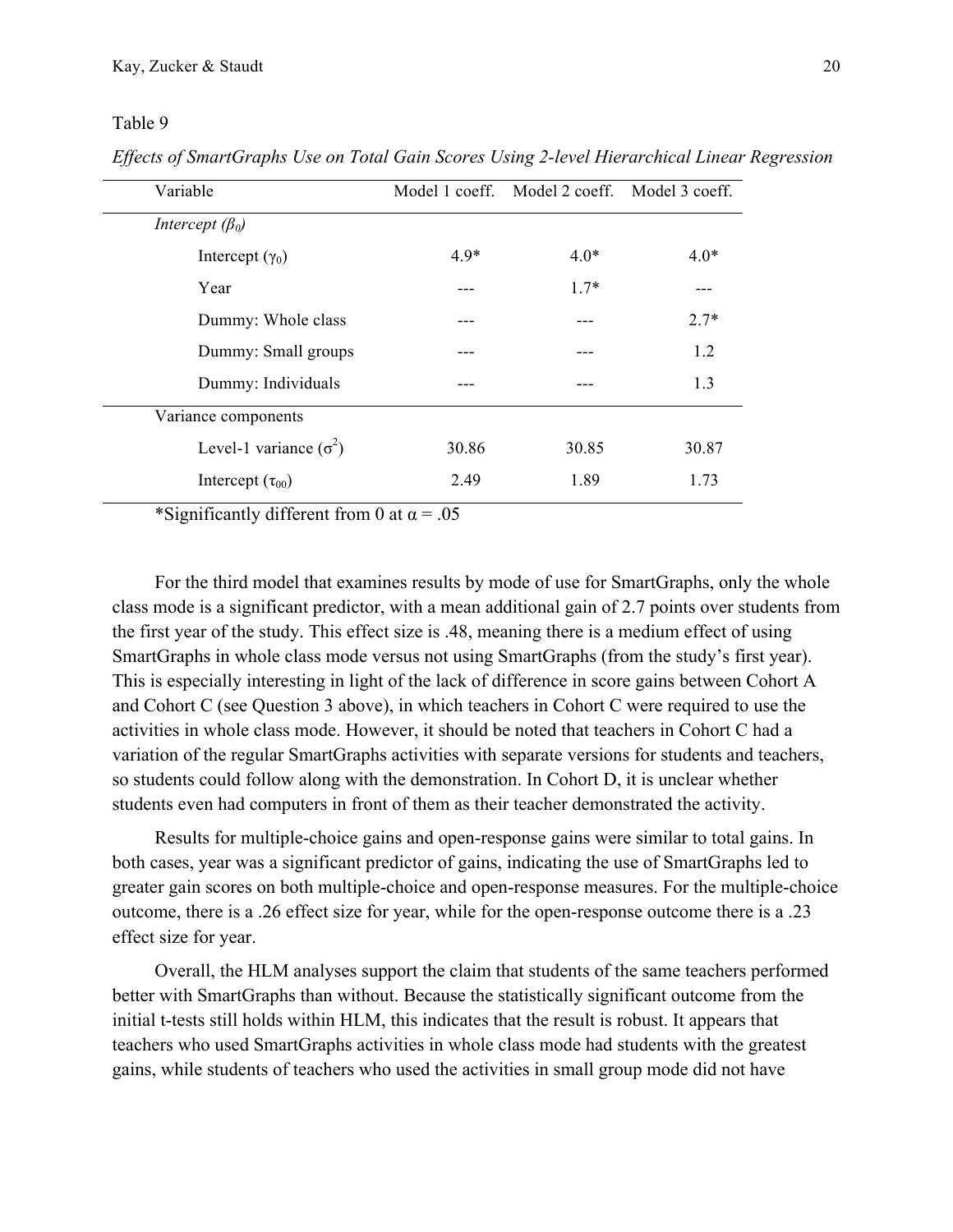significant gains at all compared with non-SmartGraphs users. This difference in activity delivery mode is worth investigating further.

### **Conclusions**

Multiple analyses of data from this two-year randomized experimental study allow us to reach five conclusions. We have a high degree of confidence in these conclusions.

**1. Using SmartGraphs activities that focus on the motion of objects as a supplement to normal instructional activities in physical science classes results in statistically significant learning gains for students.** This conclusion was reached in Year 1, and then confirmed with a new set of comparisons in Year 2. Replicating the finding makes us more confident that the conclusion is correct, as does the large number of schools, teachers, and students who participated in the research. HLM analyses support this finding as well. While the effect size was small, it should be recalled that on average teachers spent a month on this unit, only four or five days of which were devoted to using SmartGraphs. Thus less than 25% of class time was generally devoted to SmartGraphs.

**2. Teachers overwhelmingly reported that the activities helped students achieve learning goals for this unit of study, and that they would use the activities in the future.** Once again, the Year 1 finding was replicated in Year 2. For example, on 94% of the weekly logs submitted in Year 2 teachers agreed or strongly agreed that, "the activity helped my students meet the learning goals" (Table 4).

**3. Teachers who used SmartGraphs for a second year had greater confidence in their use of the activities.** Although this finding is not surprising, it is a reminder that changing instructional practice takes time. Teachers need time to learn and become comfortable with new ways of teaching. Although there was not a greater gain on students' total test score in Year 2, the score on the multiple-choice portion of the test was statistically higher in 2012 than in 2011, suggesting that teachers' greater confidence using the activities also had a favorable impact on student learning (Figure 4).

**4. The scaffolding tool we developed to help students understand slope apparently did not add value to the activities.** This is a surprising finding to the project team because we expected the slope tool would be valuable, or we would not have created it. Yet both an analysis of total test score and an analysis of test items specifically focusing on slope did not show an advantage for students in the cohort using the slope tool, as compared to students receiving generic hints about slope (Table 6). One possible explanation for this finding is that many more students had difficulty calculating the slope of a line on a position-time graph than we expected. In one activity, for example, where the velocity was a whole number (2 meters per second), about 60% of students asked to calculate the slope provided an incorrect answer (which then resulted in them responding to scaffolding questions about slope provided by the slope tool, such as calculating the "rise" and the "run" depicted by arrows on the graph). Evidently many eighth and ninth grade students' understanding of slope is so weak that a different intervention is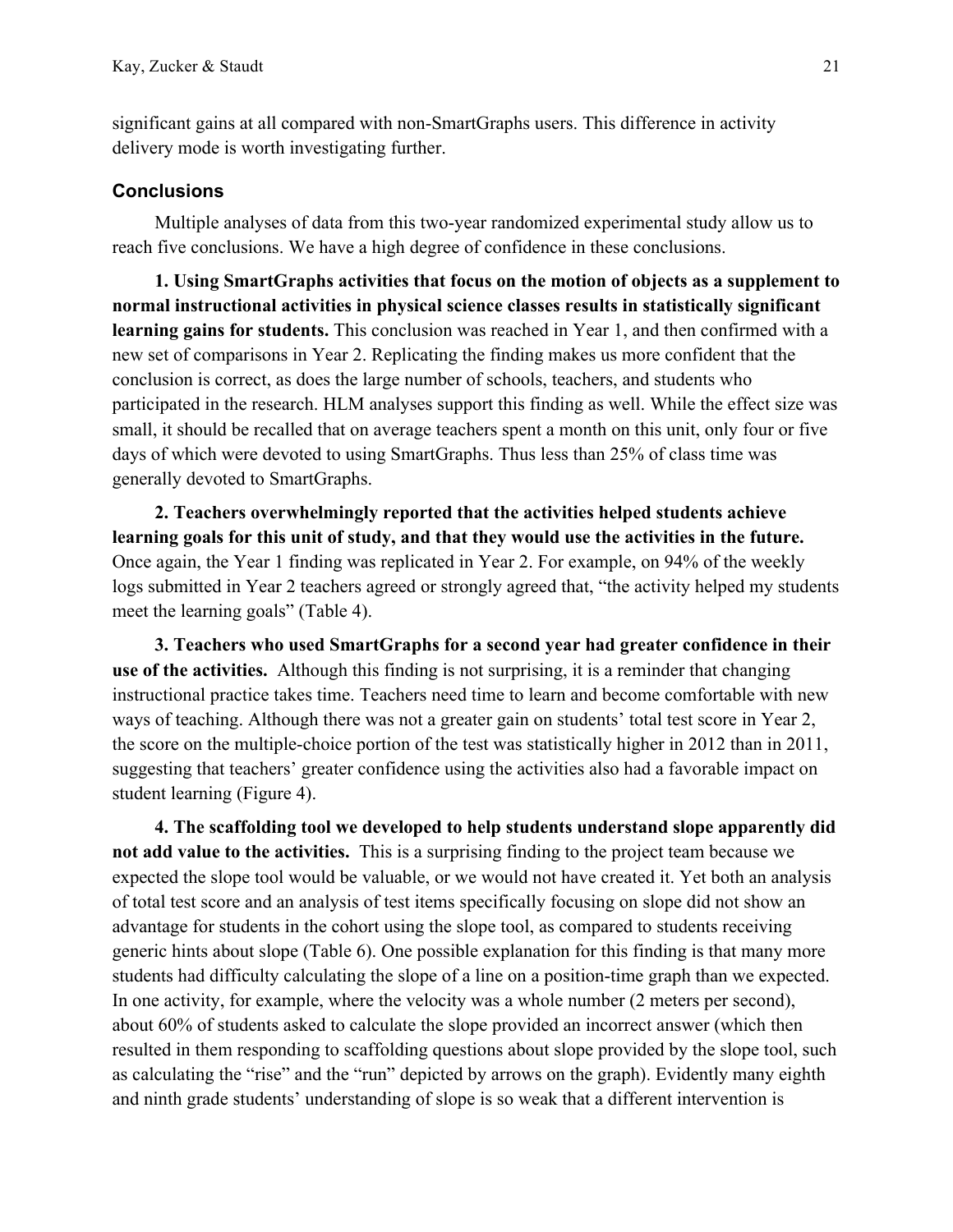needed than the one provided by the SmartGraphs slope tool. Future investigations would be useful in developing new features (such as an improved slope tool) and new activities for SmartGraphs.

**5. Teachers using motion sensors as part of SmartGraphs prefer having small groups of students use a motion sensor, rather than using a single sensor and a computer projector.** We realized that a single sensor per classroom would be less expensive for schools, but were not sure whether it would be as effective. For this reason, we designed an experiment to compare a single-sensor version of these activities with the 2011 version in which students work in small groups, each group using a sensor. This arrangement also required every student to answer questions on his or her computer (rather than possibly watch while other students in a small group used a computer). Teachers apparently did not agree with this arrangement, in part because coordinating the pages of the activity that students were on with the page the teacher was on was hard to do, and in part because they felt that having more students walk in front of the sensor (in the small groups) was more effective for student learning. As a result we will not further disseminate the version of the sensor activities in which teachers use a sensor but students do not.

As noted, in both years teachers felt that SmartGraphs activities were successful for their students. The following are examples of teacher comments on the activities.

*It is very good for making them consider different motions with a graph; many of them hadn't considered starting away from the origin.*

*The students love this one! They get to play around with the motion sensor and experiment with different movements and the learning is so intuitive they don't realize they're learning!*

*This is one of my favorite activities because it really helps students relate the motion to the graphs of objects moving forward and backward.*

Although this two-year study has concluded, work on SmartGraphs continues. Ultimately, the tools and affordances of SmartGraphs may be useful across curricular areas. To that end, an authoring tool has been developed. This tool allows teachers to create and modify SmartGraphs activities to fit within their own curriculum. Further information can be found at http://smartgraphs.org.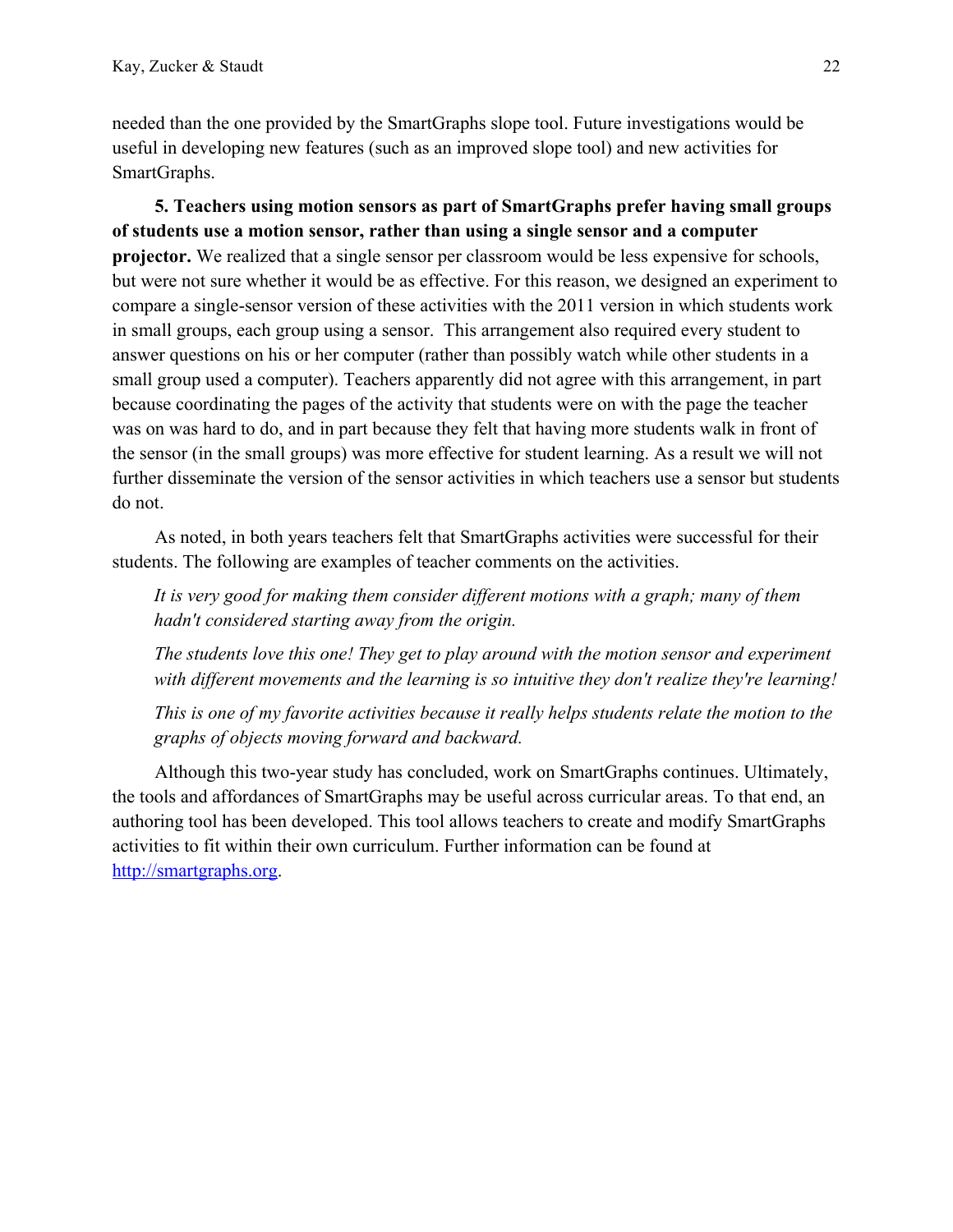### **References**

- Ainsworth, S. (2008). The educational value of multiple-representations when learning complex scientific concepts. In J.K. Gilbert, M. Reiner, & M. Nakhleh (Eds.), *Visualization: Theory and Practice in Science Education Models and Modeling in Science Education, Volume 3* (191-208). Springer Science+Business.
- Azevedo, R., Cromley, J. G., & Seibert, D. (2004). Does adaptive scaffolding facilitate students' ability to regulate their learning with hypermedia? *Contemporary Educational Psychology*, 29, 344-370.
- de Jong, T. (2006). Technological advances in inquiry learning. [Education Forum]. *Science*, 312, 532-533.
- Kay, R., Zucker, A, & Staudt, C. (2012). Being smart about SmartGraphs: Findings from an experimental trial in physical classrooms. Available from http://concord.org/sites/default/files/pdf/smartgraphs-research-fall-2011.pdf.
- Lee, H-S. & Liu, O. L. (2009). Assessing learning progression of energy concepts across middle school grades: The knowledge integration perspective. *Science Education*, 94, 665-688.
- Monk, S. (2003). Representation in school mathematics: Learning to graph and graphing to learn. In J. Kilpatrick, W. G. Martin & D. Schifter (Eds.), *A research companion to Principles and Standards for School Mathematics* (250-262). Reston, VA: National Council of Teachers of Mathematics.
- Murray, T. S., Kirsch, I. S., & Jenkins, L. B. (1997). *Adult literacy in OECD countries: A technical report for the first international adult literacy survey*. Washington, DC: National Center for Education Statistics.
- Rangel, E. S., & Linn, M. C. (2007). *Science education that makes sense* (Research Points #5:1). Washington, DC: American Educational Research Association.
- Rethinam, V., Pyke, C. & Lynch, S. (2008). Using multilevel analyses to study the effectiveness of science curriculum materials. *Evaluation and Research in Education, 21*(1), 18-42.
- Woolnough, J. (2000). How can students learn to apply their mathematical knowledge to interpret graphs in physics? *Research in Science Education*, 30(3), 259-268.
- Zee, E. v., & McDermott, L. C. (1987). Investigation of student difficulties with graphical representations in physics. In J. Novak (Ed.), *Proceedings of the 2nd Int. Seminar "Misconceptions and Educational Strategies in Science and Mathematics",* Vol. III, 531- 539. Ithaca: Cornell University.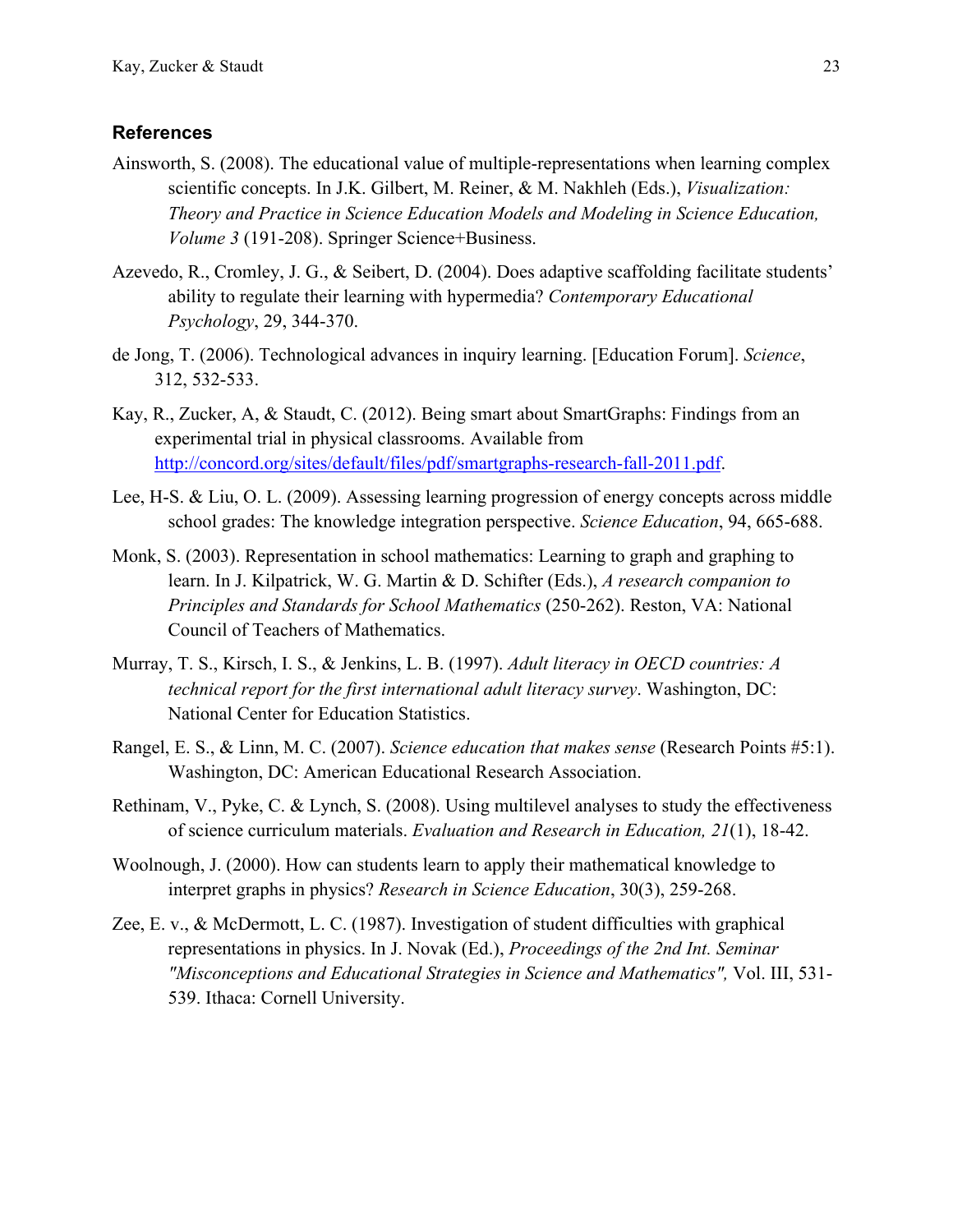# **Appendix A**

SmartGraphs' Learning Goals for the Physical Science Motion Unit

# **Understand direction of motion**

- 1. Determine direction of motion from a position-time graph.
- 2. Determine direction of motion from a velocity-time graph.
- 3. Distinguish between speed and velocity when reading a velocity-time graph.

# **Understand rate of change**

- 4. Identify constant, positive, negative, and 0 rates of change in position with respect to time from a position-time graph.
- 5. Identify constant, positive, negative, and 0 rates of change from a velocity-time graph.
- 6. Estimate and predict through interpolation and extrapolation, an object's speed in different time intervals on a position-time graph.
- 7. Estimate, predict, and determine an object's average speed over a given time interval on a position-time graph.
- 8. Interpret and compare position or velocity of an object from two graphs showing different rates of change, as well as interpreting the intersection of the two graphs in real context.

# **Extend learning to graphs other than motion of objects, e.g. temperature, money, algebra.**

9. Interpret characteristics (rate of change etc) such as above in new contexts.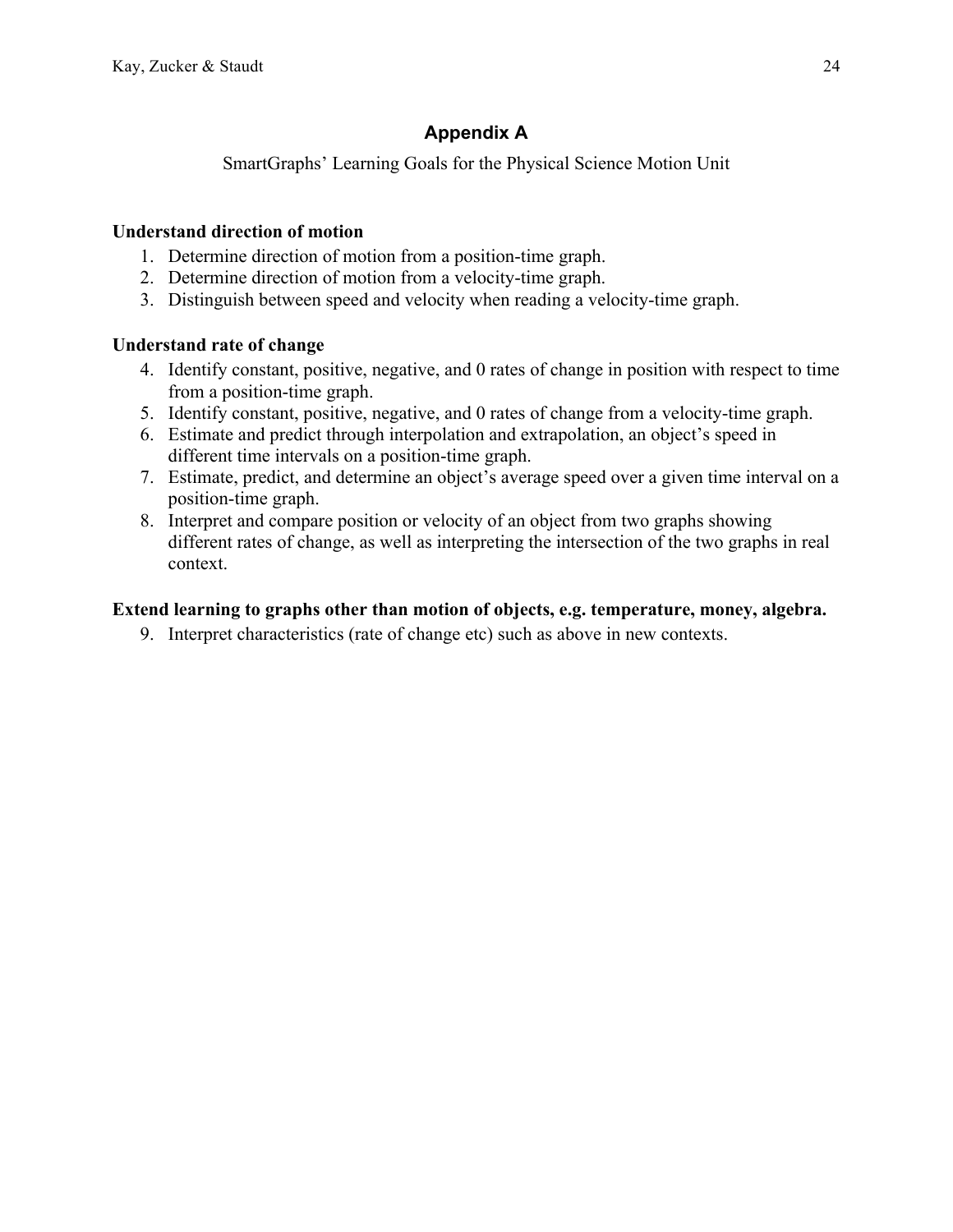# **Appendix B**

# Two Sample Test Items

# **A Multiple-choice item: Position-Time Graph**



Eric roller-skated from the entrance of a park to a juice bar. He stopped at the juice bar for a smoothie. Then he went back to the park entrance. The graph above represents his entire trip.

According to the graph, what did Eric do between minutes 30 and 50?

- $\square$  Eric skated at a constant speed.
- $\Box$  Eric skated along a straight path.
- $\square$  Eric stopped and drank a smoothie.
- $\Box$  Eric skated back to the park entrance.